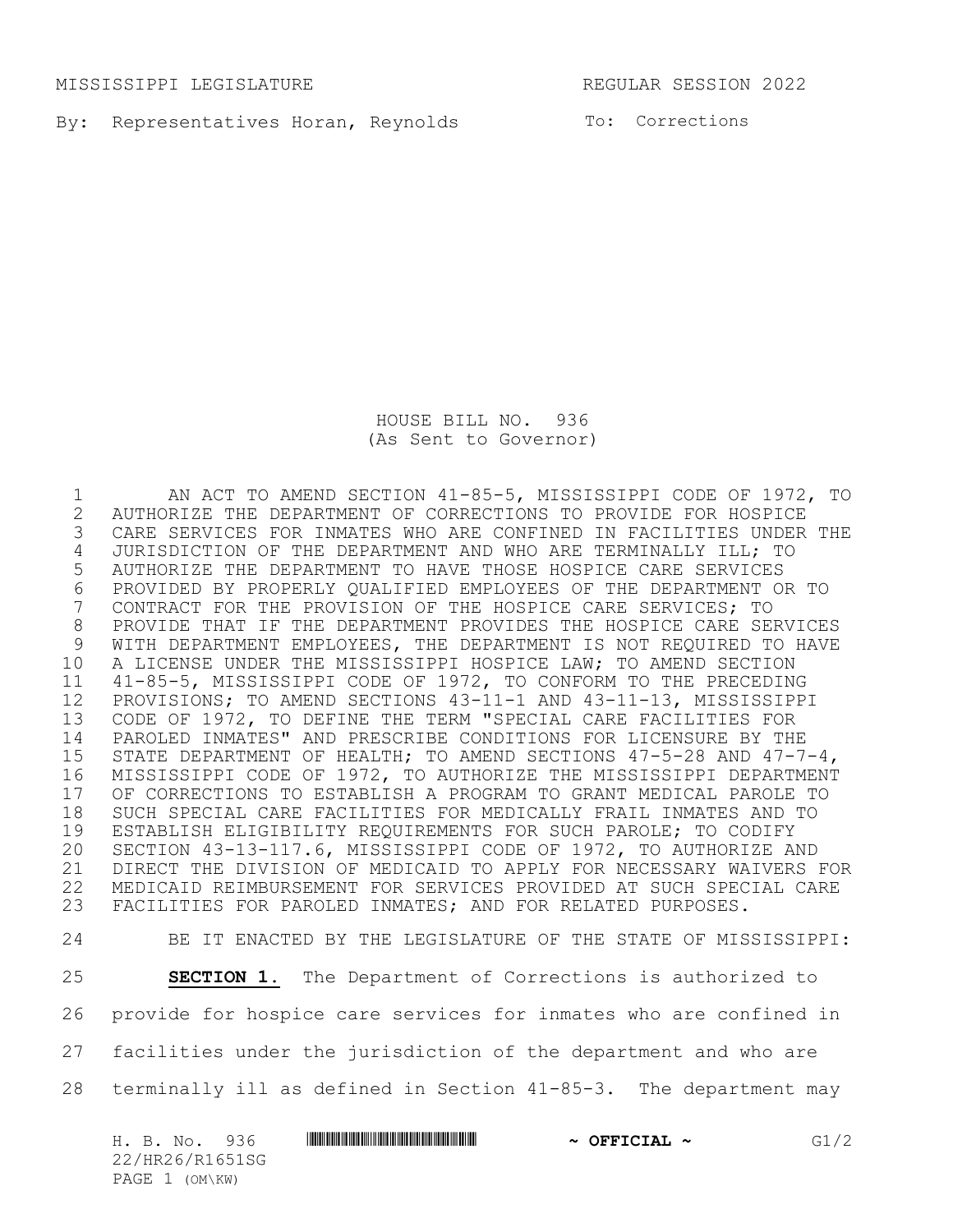have those hospice care services provided by properly qualified employees of the department or may contract for the providing of the hospice care services. If the department provides the hospice care services with department employees, the department is not required to have a license under the Mississippi Hospice Law.

 **SECTION 2.** Section 41-85-5, Mississippi Code of 1972, is amended as follows:

 41-85-5. (1) It is unlawful for a person to operate or maintain a hospice, use the title "hospice," or represent that the person provides a hospice program of care, without first obtaining a license therefor from the department.

 (2) The license shall be displayed in a conspicuous place inside the hospice program office; shall be valid only in the possession of the person to which it is issued; shall not be subject to sale, assignment or other transfer, voluntary or involuntary; and shall not be valid for any hospice other than the hospice for which originally issued.

 (3) Services provided by a hospital, nursing home or other health care facility or health care provider shall not be considered to constitute a hospice program of care unless such facility, provider or care giver establishes a freestanding or distinct hospice unit, staff, facility and services to provide hospice home care, homelike inpatient hospice care, or outpatient hospice care under the separate and distinct administrative authority of a hospice program.

H. B. No. 936 \*HR26/R1651SG\* **~ OFFICIAL ~** 22/HR26/R1651SG PAGE 2 (OM\KW)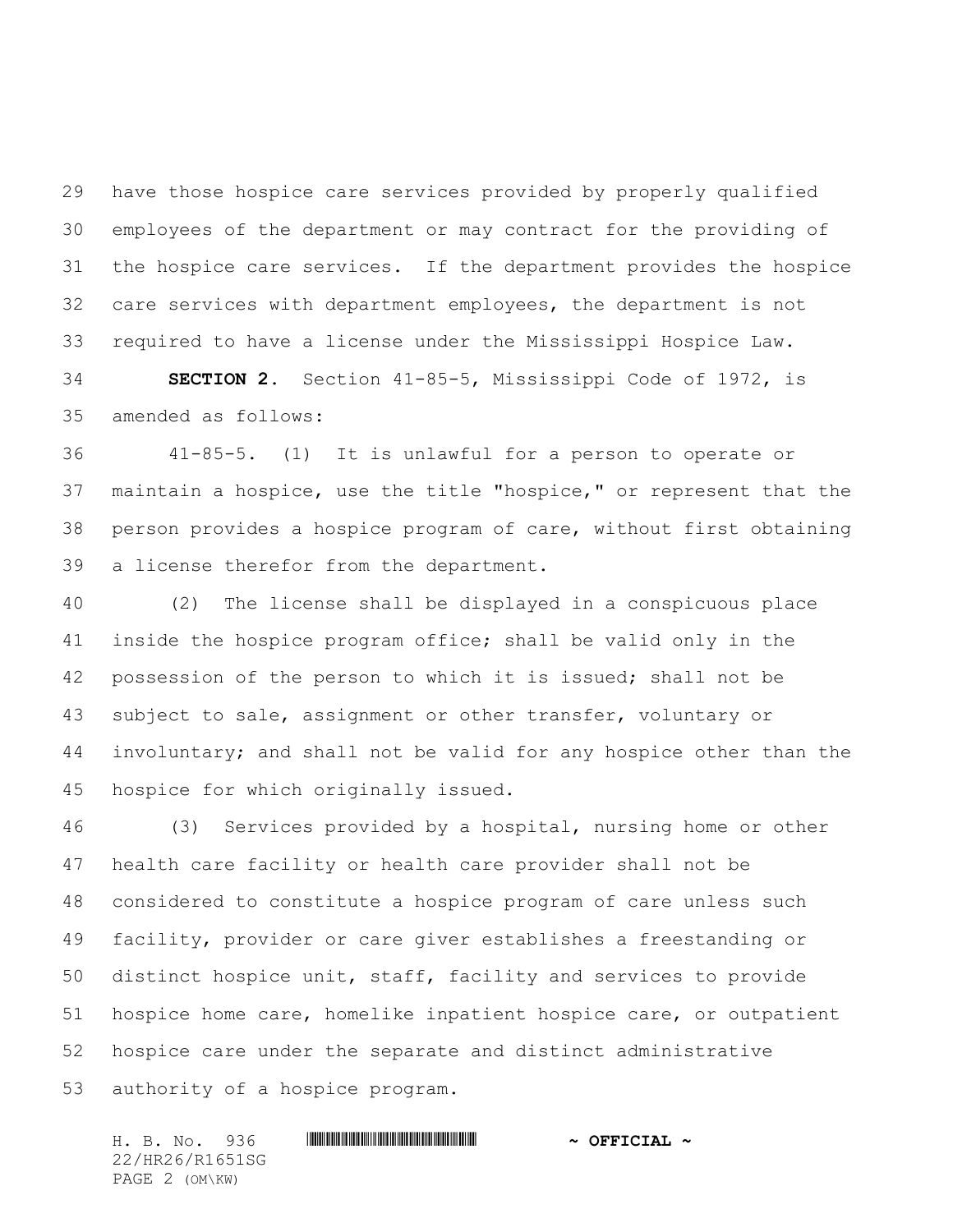(4) A license for a hospice program shall not be issued if the hospice is to be located in an area in violation of any local zoning ordinances or regulations.

 (5) The Department of Corrections may provide hospice care services to inmates confined in facilities under the jurisdiction of the department as authorized under Section 1 of this act without a license issued under this chapter.

 **SECTION 3.** Section 43-11-1, Mississippi Code of 1972, is amended as follows:

 43-11-1. When used in this chapter, the following words shall have the following meaning:

 (a) "Institutions for the aged or infirm" means a place either governmental or private that provides group living arrangements for four (4) or more persons who are unrelated to the operator and who are being provided food, shelter and personal care, whether any such place is organized or operated for profit or not. The term "institution for the aged or infirm" includes nursing homes, pediatric skilled nursing facilities, psychiatric residential treatment facilities, convalescent homes, homes for the aged **\* \* \***, adult foster care facilities **\* \* \*** and special care facilities for paroled inmates, provided that these institutions fall within the scope of the definitions set forth above. The term "institution for the aged or infirm" does not include hospitals, clinics or mental institutions devoted primarily to providing medical service, and does not include any

H. B. No. 936 \*HR26/R1651SG\* **~ OFFICIAL ~** 22/HR26/R1651SG PAGE 3 (OM\KW)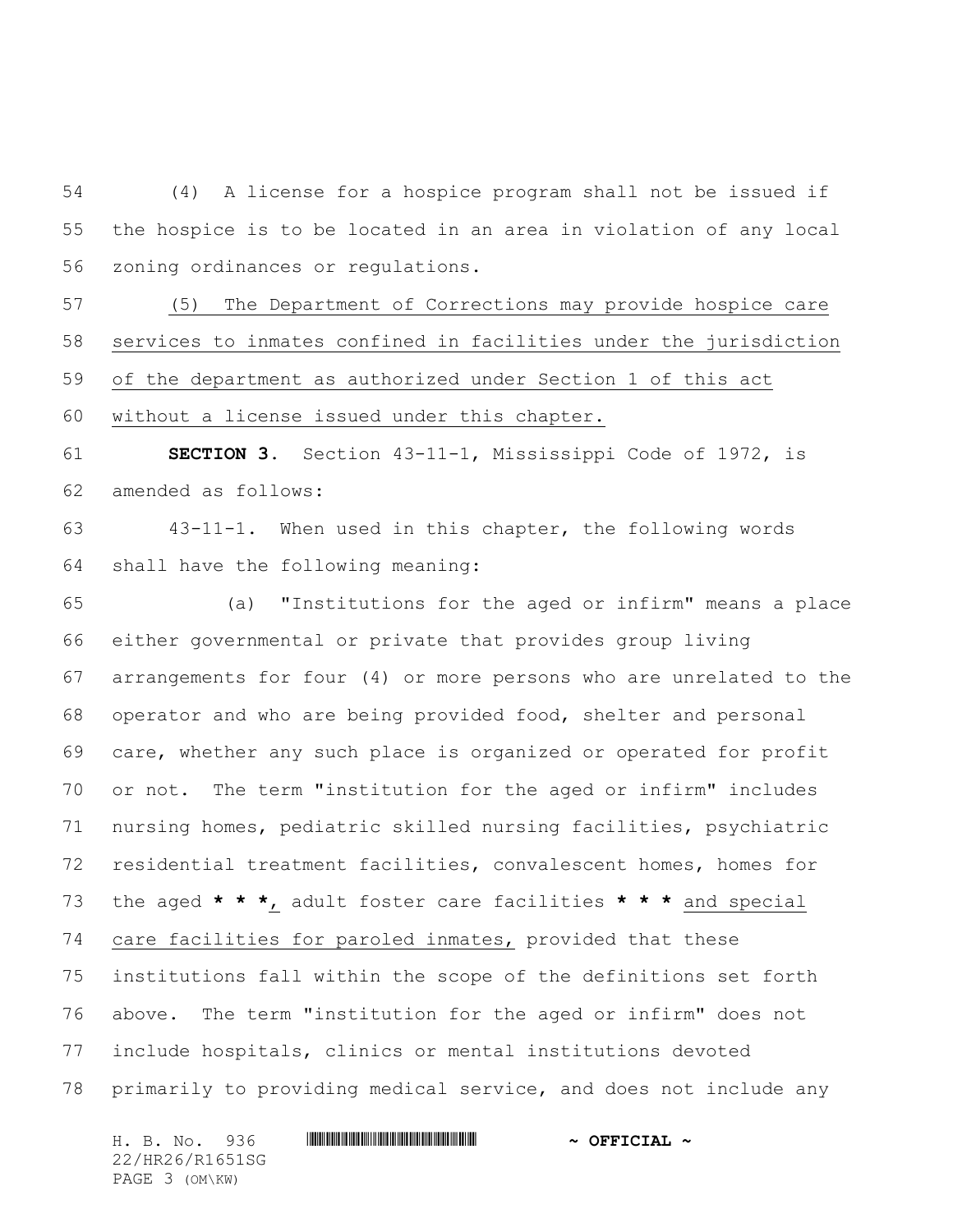private residence in which the owner of the residence is providing personal care services to disabled or homeless veterans under an agreement with, and in compliance with the standards prescribed by, the United States Department of Veterans Affairs, if the owner of the residence also provided personal care services to disabled or homeless veterans at any time during calendar year 2008.

 (b) "Person" means any individual, firm, partnership, corporation, company, association or joint-stock association, or any licensee herein or the legal successor thereof.

 (c) "Personal care" means assistance rendered by personnel of the home to aged or infirm residents in performing one or more of the activities of daily living, which includes, but 91 is not limited to, the bathing, walking, excretory functions, feeding, personal grooming and dressing of such residents.

 (d) "Psychiatric residential treatment facility" means any nonhospital establishment with permanent facilities which provides a twenty-four-hour program of care by qualified therapists, including, but not limited to, duly licensed mental health professionals, psychiatrists, psychologists, psychotherapists and licensed certified social workers, for emotionally disturbed children and adolescents referred to such facility by a court, local school district or by the Department of Human Services, who are not in an acute phase of illness requiring the services of a psychiatric hospital, and are in need of such restorative treatment services. For purposes of this paragraph,

22/HR26/R1651SG PAGE 4 (OM\KW)

## H. B. No. 936 \*HR26/R1651SG\* **~ OFFICIAL ~**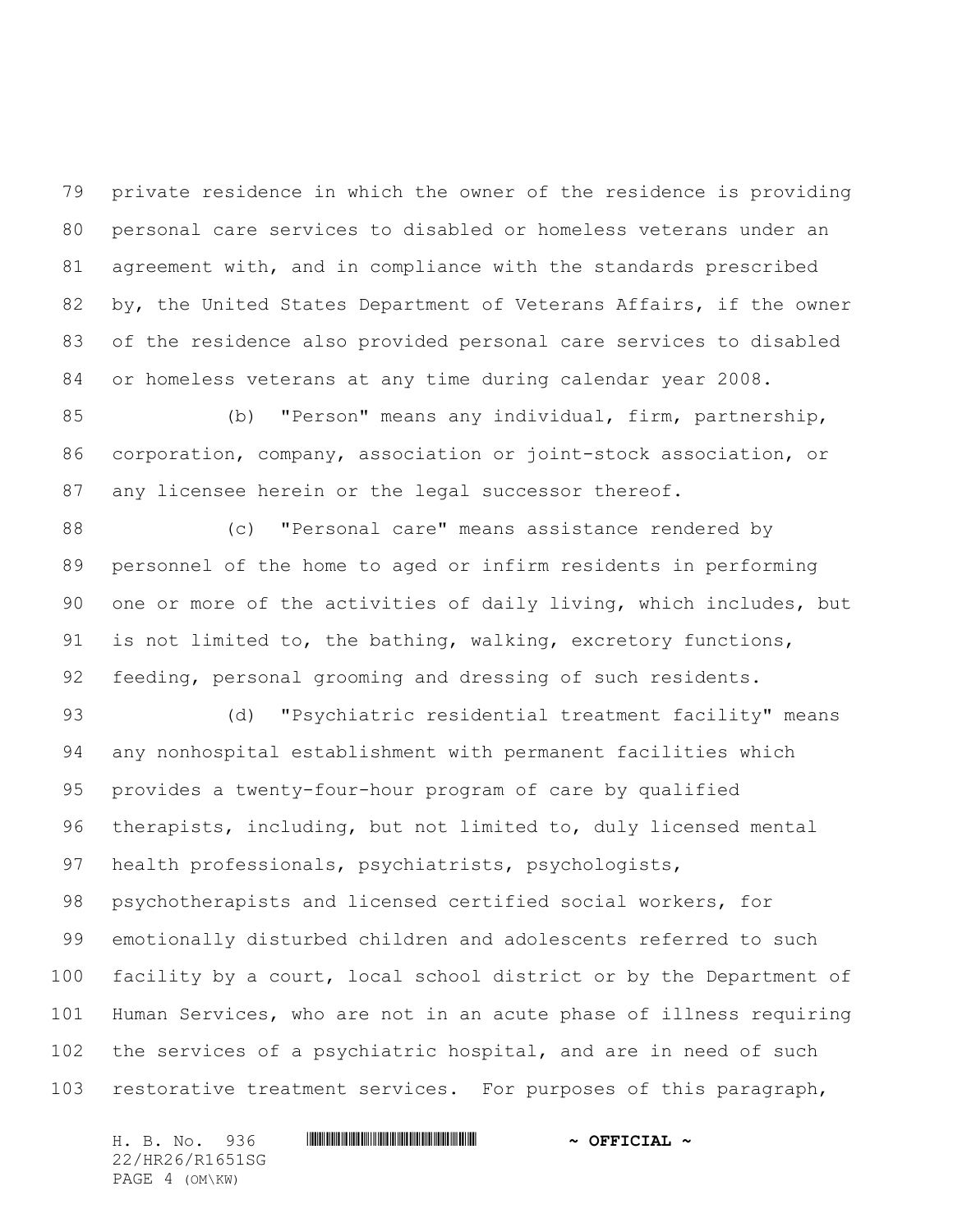the term "emotionally disturbed" means a condition exhibiting one or more of the following characteristics over a long period of time and to a marked degree, which adversely affects educational performance:

108 1. An inability to learn which cannot be explained by intellectual, sensory or health factors;

 2. An inability to build or maintain satisfactory 111 relationships with peers and teachers;

 3. Inappropriate types of behavior or feelings under normal circumstances;

 4. A general pervasive mood of unhappiness or depression; or

 5. A tendency to develop physical symptoms or fears associated with personal or school problems. An establishment furnishing primarily domiciliary care is not within this definition.

 (e) "Pediatric skilled nursing facility" means an institution or a distinct part of an institution that is primarily engaged in providing to inpatients skilled nursing care and related services for persons under twenty-one (21) years of age who require medical or nursing care or rehabilitation services for the rehabilitation of injured, disabled or sick persons.

 (f) "Licensing agency" means the State Department of Health.

H. B. No. 936 \*HR26/R1651SG\* **~ OFFICIAL ~** 22/HR26/R1651SG PAGE 5 (OM\KW)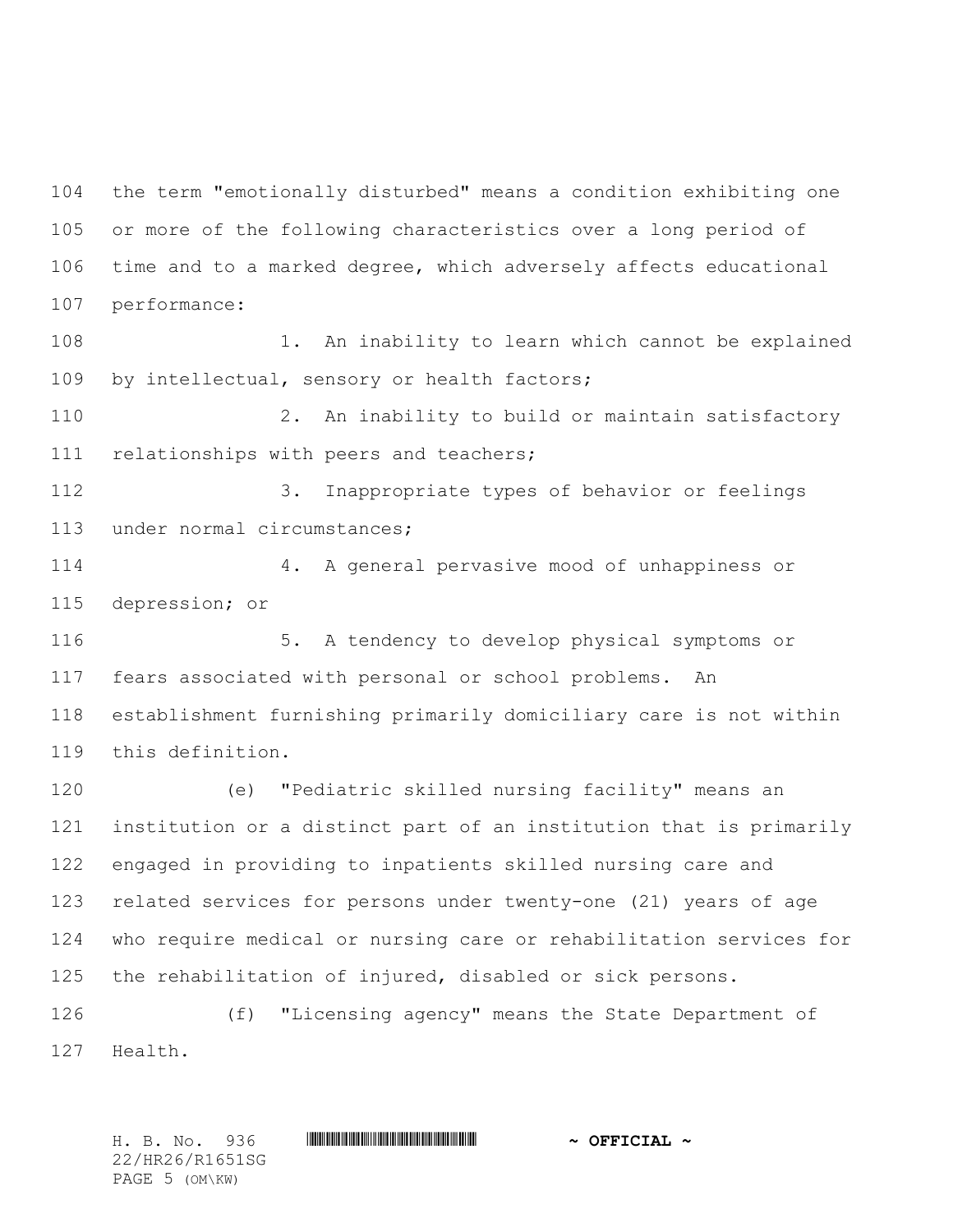(g) "Medical records" mean, without restriction, those medical histories, records, reports, summaries, diagnoses and prognoses, records of treatment and medication ordered and given, notes, entries, x-rays and other written or graphic data prepared, kept, made or maintained in institutions for the aged or infirm that pertain to residency in, or services rendered to residents of, an institution for the aged or infirm.

 (h) "Adult foster care facility" means a home setting for vulnerable adults in the community who are unable to live independently due to physical, emotional, developmental or mental impairments, or in need of emergency and continuing protective social services for purposes of preventing further abuse or neglect and for safeguarding and enhancing the welfare of the abused or neglected vulnerable adult. Adult foster care programs shall be designed to meet the needs of vulnerable adults with impairments through individual plans of care, which provide a variety of health, social and related support services in a protective setting, enabling participants to live in the community. Adult foster care programs may be (i) traditional, where the foster care provider lives in the residence and is the 148 primary caregiver to clients in the home; (ii) corporate, where the foster care home is operated by a corporation with shift staff delivering services to clients; or (iii) shelter, where the foster care home accepts clients on an emergency short-term basis for up to thirty (30) days.

H. B. No. 936 \*HR26/R1651SG\* **~ OFFICIAL ~** 22/HR26/R1651SG PAGE 6 (OM\KW)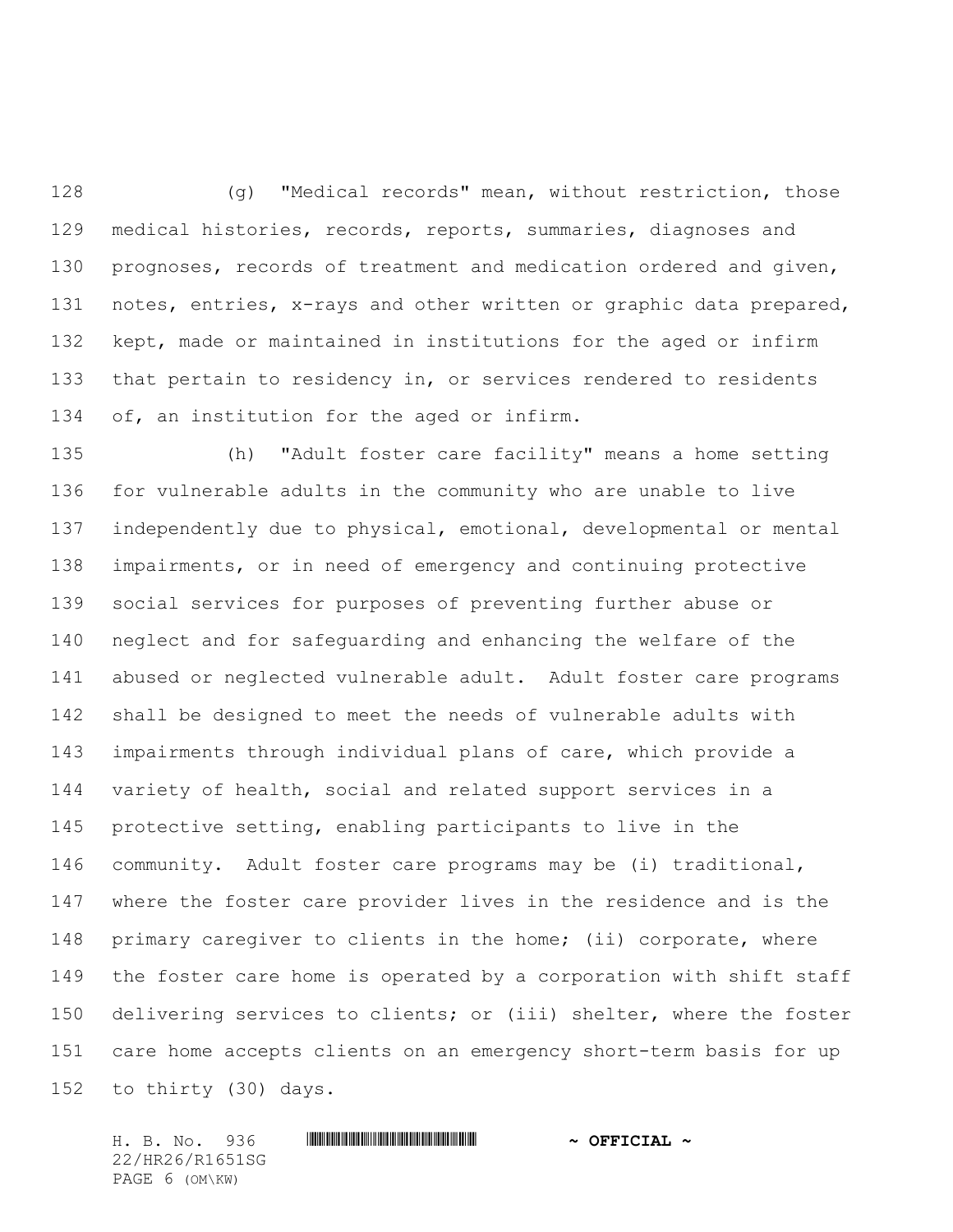| 153 | (i) "Special care facilities for paroled inmates" means            |
|-----|--------------------------------------------------------------------|
| 154 | long-term care and skilled nursing facilities licensed as special  |
| 155 | care facilities for medically frail paroled inmates, formed to     |
| 156 | ease the burden of prison overcrowding and provide compassionate   |
| 157 | release and medical parole initiatives while impacting economic    |
| 158 | outcomes for the Mississippi prison system. The facilities shall   |
| 159 | meet all Mississippi Department of Health and federal Center for   |
| 160 | Medicaid Services (CMS) requirements and shall be regulated by     |
| 161 | both agencies; provided, however, such regulations shall not be as |
| 162 | restrictive as those required for personal care homes and other    |
| 163 | institutions devoted primarily to providing medical services. The  |
| 164 | facilities will offer physical, occupational and speech therapy,   |
| 165 | nursing services, wound care, a dedicated COVID services unit,     |
| 166 | individualized patient centered plans of care, social services,    |
| 167 | spiritual services, physical activities, transportation,           |
| 168 | medication, durable medical equipment, personalized meal plans by  |
| 169 | a licensed dietician and security services. There may be up to     |
| 170 | three (3) facilities located in each Supreme Court district, to be |
| 171 | designated by the Chairman of the State Parole Board or his        |
| 172 | designee.                                                          |
| 173 | SECTION 4. Section 43-11-13, Mississippi Code of 1972, is          |
| 174 | amended as follows:                                                |
| 175 | 43-11-13. (1) The licensing agency shall adopt, amend,             |
| 176 | promulgate and enforce such rules, regulations and standards,      |
| 177 | including classifications, with respect to all institutions for    |
|     |                                                                    |

H. B. No. 936 \*HR26/R1651SG\* **~ OFFICIAL ~** 22/HR26/R1651SG PAGE 7 (OM\KW)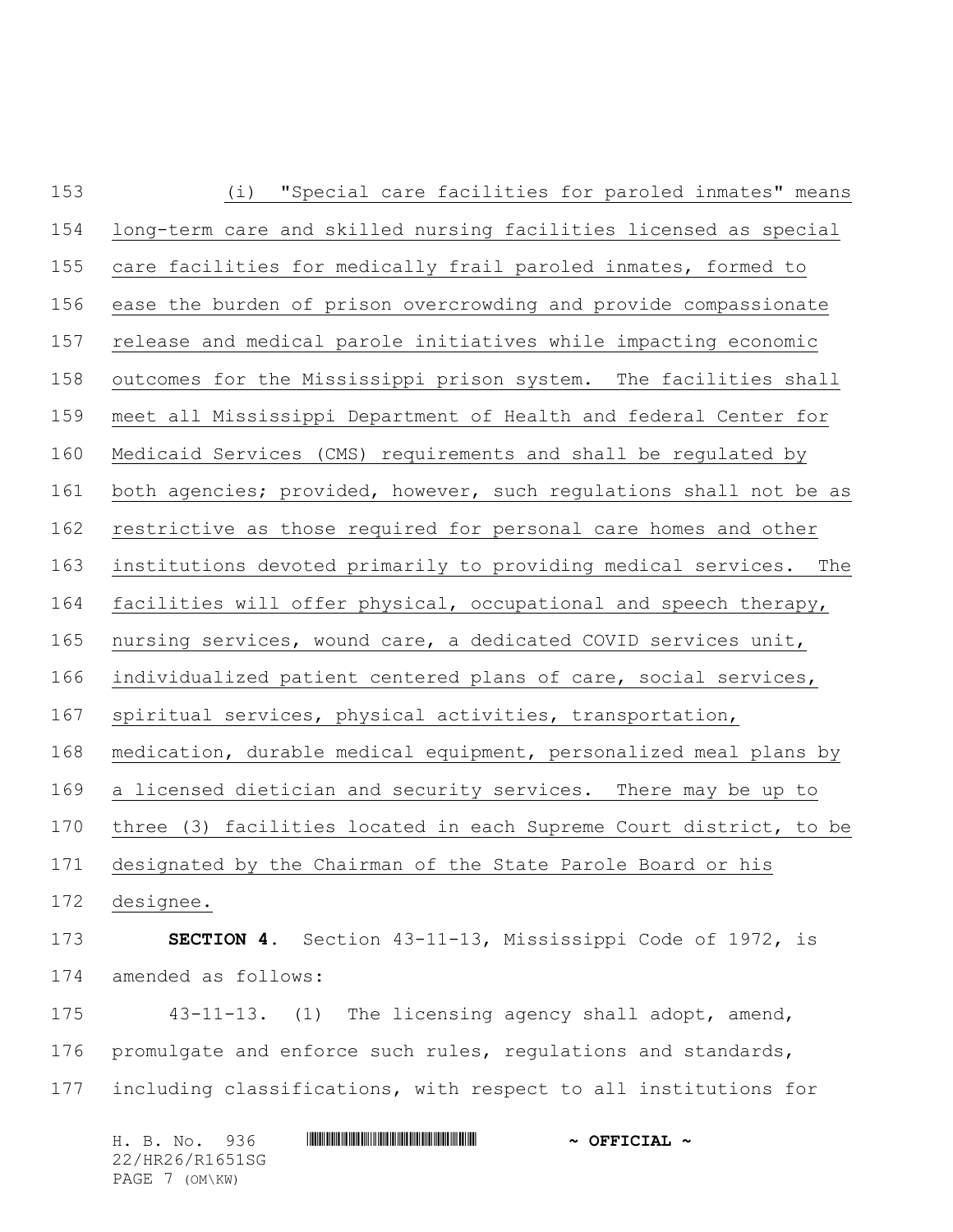the aged or infirm to be licensed under this chapter as may be designed to further the accomplishment of the purpose of this chapter in promoting adequate care of individuals in those institutions in the interest of public health, safety and welfare. Those rules, regulations and standards shall be adopted and promulgated by the licensing agency and shall be recorded and indexed in a book to be maintained by the licensing agency in its main office in the State of Mississippi, entitled "Rules, Regulations and Minimum Standards for Institutions for the Aged or Infirm" and the book shall be open and available to all institutions for the aged or infirm and the public generally at all reasonable times. Upon the adoption of those rules, regulations and standards, the licensing agency shall mail copies thereof to all those institutions in the state that have filed with the agency their names and addresses for this purpose, but the failure to mail the same or the failure of the institutions to 194 receive the same shall in no way affect the validity thereof. The rules, regulations and standards may be amended by the licensing agency, from time to time, as necessary to promote the health, safety and welfare of persons living in those institutions.

 (2) The licensee shall keep posted in a conspicuous place on the licensed premises all current rules, regulations and minimum standards applicable to fire protection measures as adopted by the licensing agency. The licensee shall furnish to the licensing agency at least once each six (6) months a certificate of approval

H. B. No. 936 \*HR26/R1651SG\* **~ OFFICIAL ~** 22/HR26/R1651SG PAGE 8 (OM\KW)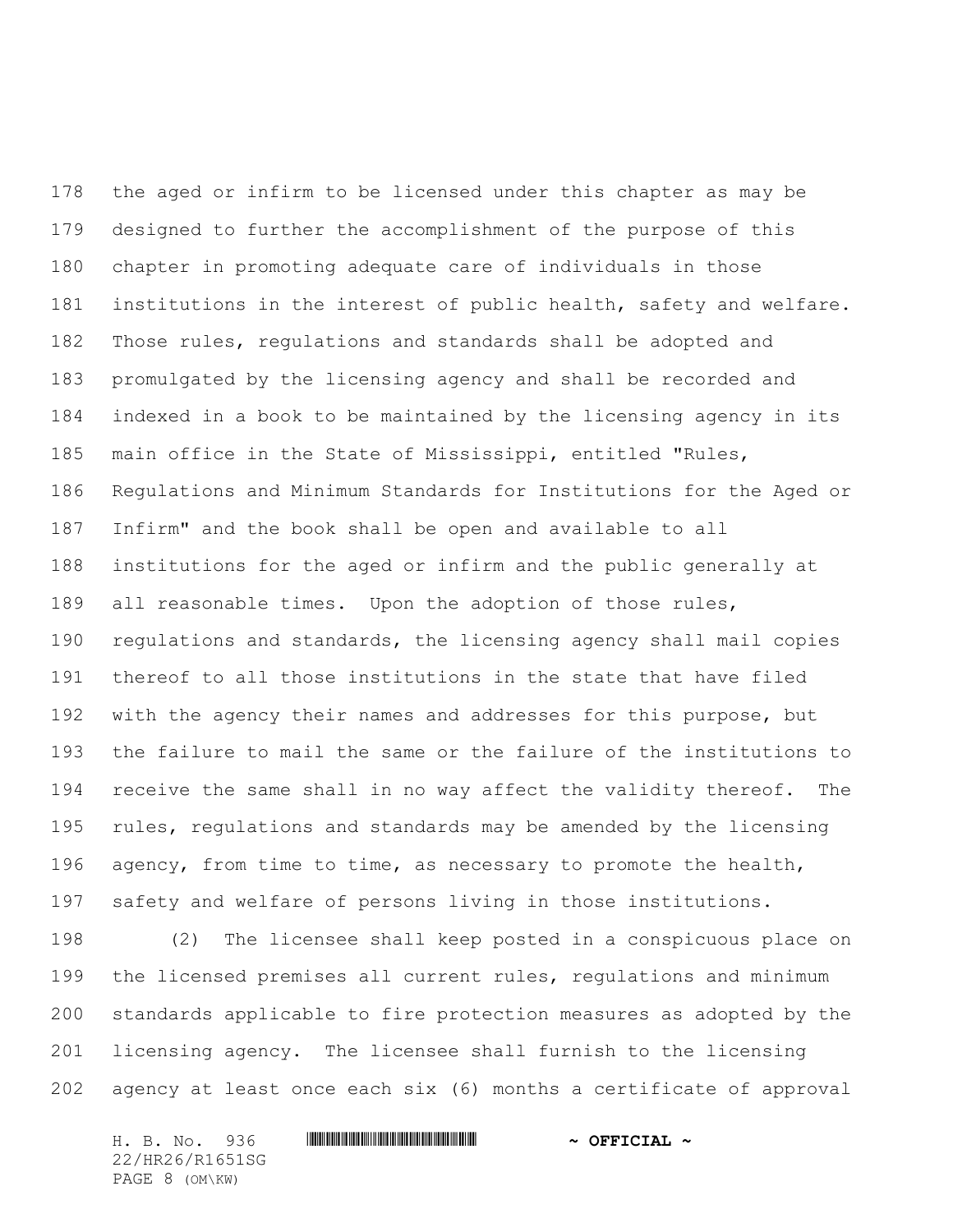and inspection by state or local fire authorities. Failure to comply with state laws and/or municipal ordinances and current rules, regulations and minimum standards as adopted by the licensing agency, relative to fire prevention measures, shall be prima facie evidence for revocation of license.

 (3) The State Board of Health shall promulgate rules and regulations restricting the storage, quantity and classes of drugs allowed in personal care homes and adult foster care facilities. Residents requiring administration of Schedule II Narcotics as defined in the Uniform Controlled Substances Law may be admitted to a personal care home. Schedule drugs may only be allowed in a personal care home if they are administered or stored utilizing proper procedures under the direct supervision of a licensed physician or nurse.

 (4) (a) Notwithstanding any determination by the licensing agency that skilled nursing services would be appropriate for a resident of a personal care home, that resident, the resident's guardian or the legally recognized responsible party for the resident may consent in writing for the resident to continue to reside in the personal care home, if approved in writing by a licensed physician. However, no personal care home shall allow more than two (2) residents, or ten percent (10%) of the total number of residents in the facility, whichever is greater, to remain in the personal care home under the provisions of this subsection (4). This consent shall be deemed to be appropriately

22/HR26/R1651SG PAGE 9 (OM\KW)

## H. B. No. 936 \*HR26/R1651SG\* **~ OFFICIAL ~**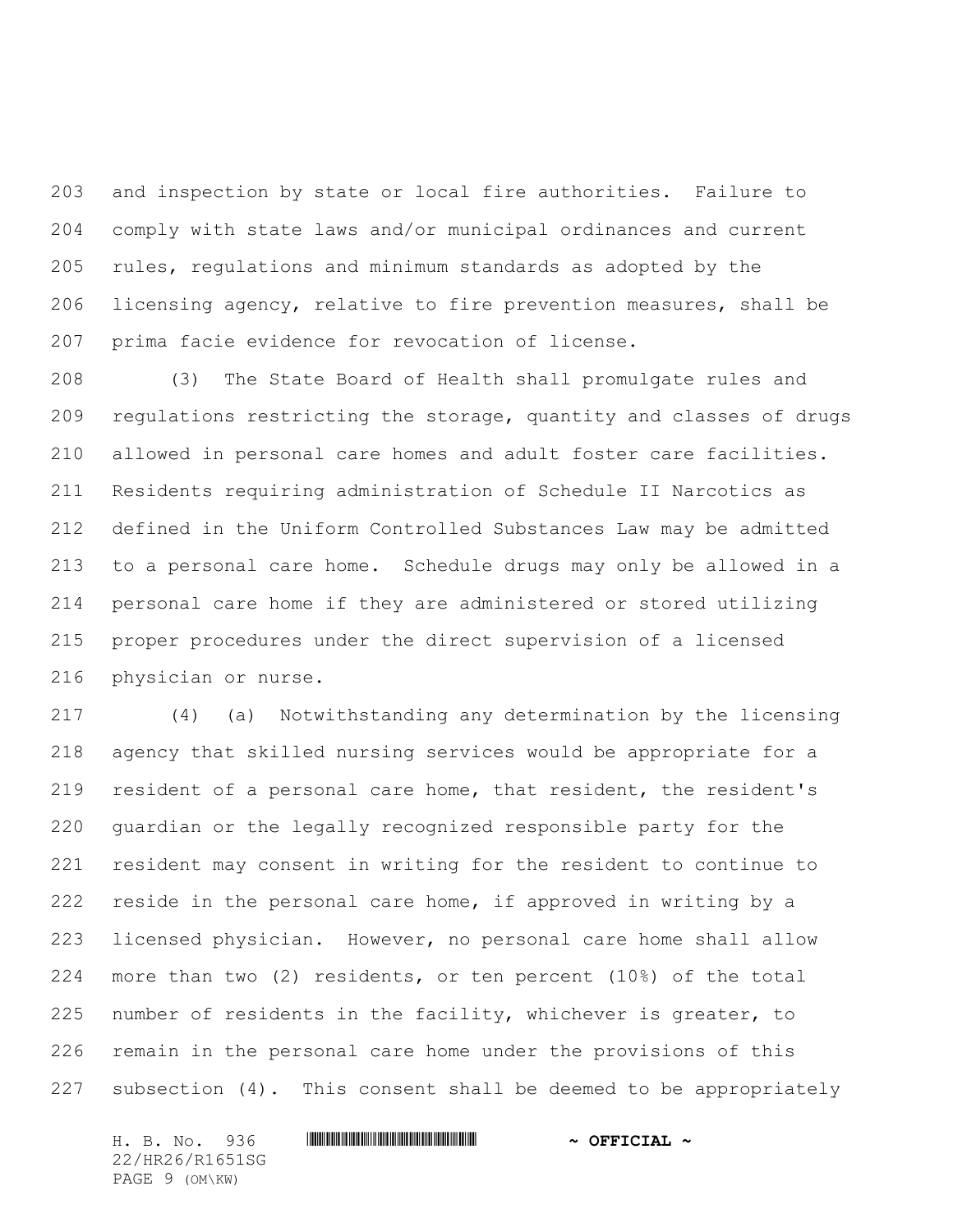informed consent as described in the regulations promulgated by the licensing agency. After that written consent has been obtained, the resident shall have the right to continue to reside in the personal care home for as long as the resident meets the other conditions for residing in the personal care home. A copy of the written consent and the physician's approval shall be forwarded by the personal care home to the licensing agency.

 (b) The State Board of Health shall promulgate rules and regulations restricting the handling of a resident's personal deposits by the director of a personal care home. Any funds given or provided for the purpose of supplying extra comforts, conveniences or services to any resident in any personal care home, and any funds otherwise received and held from, for or on 241 behalf of any such resident, shall be deposited by the director or other proper officer of the personal care home to the credit of that resident in an account that shall be known as the Resident's Personal Deposit Fund. No more than one (1) month's charge for the care, support, maintenance and medical attention of the resident shall be applied from the account at any one time. After 247 the death, discharge or transfer of any resident for whose benefit any such fund has been provided, any unexpended balance remaining in his personal deposit fund shall be applied for the payment of care, cost of support, maintenance and medical attention that is accrued. If any unexpended balance remains in that resident's personal deposit fund after complete reimbursement has been made

H. B. No. 936 \*HR26/R1651SG\* **~ OFFICIAL ~** 22/HR26/R1651SG PAGE 10 (OM\KW)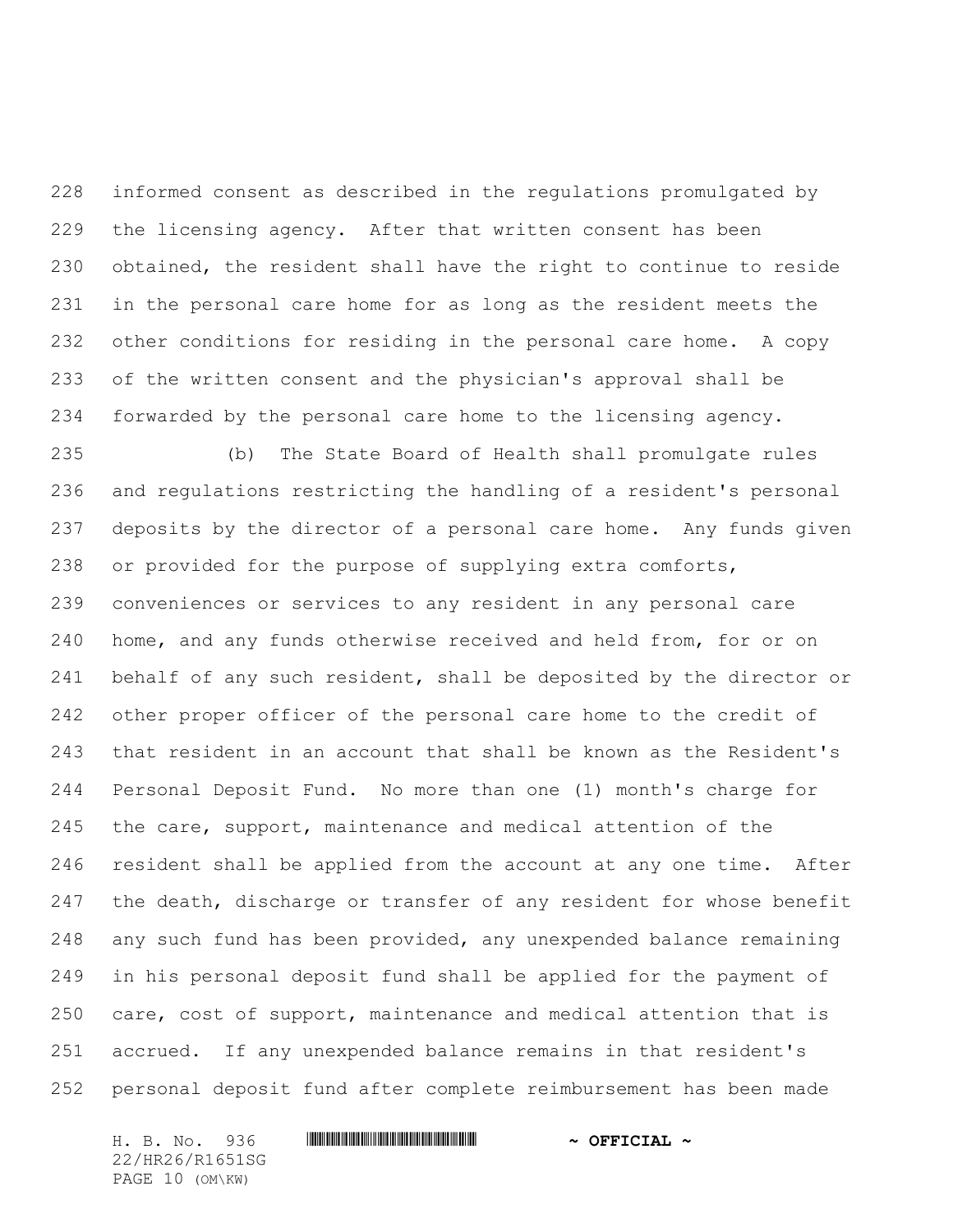for payment of care, support, maintenance and medical attention, and the director or other proper officer of the personal care home has been or shall be unable to locate the person or persons entitled to the unexpended balance, the director or other proper officer may, after the lapse of one (1) year from the date of that death, discharge or transfer, deposit the unexpended balance to the credit of the personal care home's operating fund.

 (c) The State Board of Health shall promulgate rules and regulations requiring personal care homes to maintain records relating to health condition, medicine dispensed and administered, and any reaction to that medicine. The director of the personal care home shall be responsible for explaining the availability of those records to the family of the resident at any time upon reasonable request.

 (5) The State Board of Health and the Mississippi Department of Corrections shall jointly issue rules and regulations for the operation of the special care facilities for paroled inmates. ( **\* \* \***6) (a) For the purposes of this subsection ( **\* \* \***6):

 (i) "Licensed entity" means a hospital, nursing home, personal care home, home health agency, hospice or adult foster care facility;

 (ii) "Covered entity" means a licensed entity or a health care professional staffing agency;

H. B. No. 936 \*HR26/R1651SG\* **~ OFFICIAL ~** 22/HR26/R1651SG PAGE 11 (OM\KW)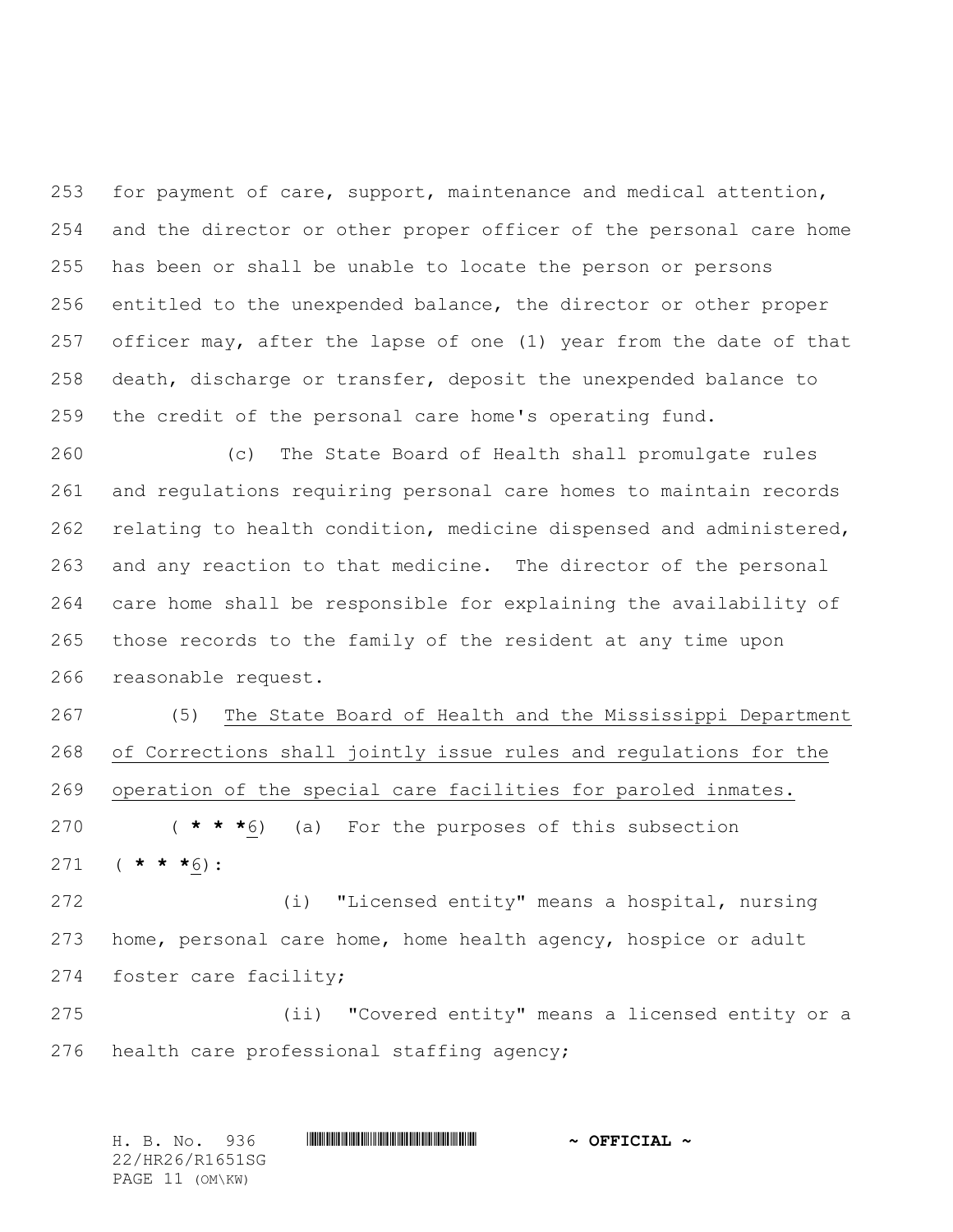(iii) "Employee" means any individual employed by a covered entity, and also includes any individual who by contract provides to the patients, residents or clients being served by the covered entity direct, hands-on, medical patient care in a patient's, resident's or client's room or in treatment or recovery rooms. The term "employee" does not include health care professional/vocational technical students performing clinical training in a licensed entity under contracts between their schools and the licensed entity, and does not include students at high schools located in Mississippi who observe the treatment and care of patients in a licensed entity as part of the requirements of an allied-health course taught in the high school, if:

 1. The student is under the supervision of a licensed health care provider; and

 2. The student has signed an affidavit that is on file at the student's school stating that he or she has not been convicted of or pleaded guilty or nolo contendere to a felony listed in paragraph (d) of this subsection ( **\* \* \***6), or that any such conviction or plea was reversed on appeal or a pardon was granted for the conviction or plea. Before any student may sign such an affidavit, the student's school shall provide information to the student explaining what a felony is and the nature of the felonies listed in paragraph (d) of this subsection ( **\* \* \***6). However, the health care professional/vocational technical

academic program in which the student is enrolled may require the

H. B. No. 936 \*HR26/R1651SG\* **~ OFFICIAL ~** 22/HR26/R1651SG PAGE 12 (OM\KW)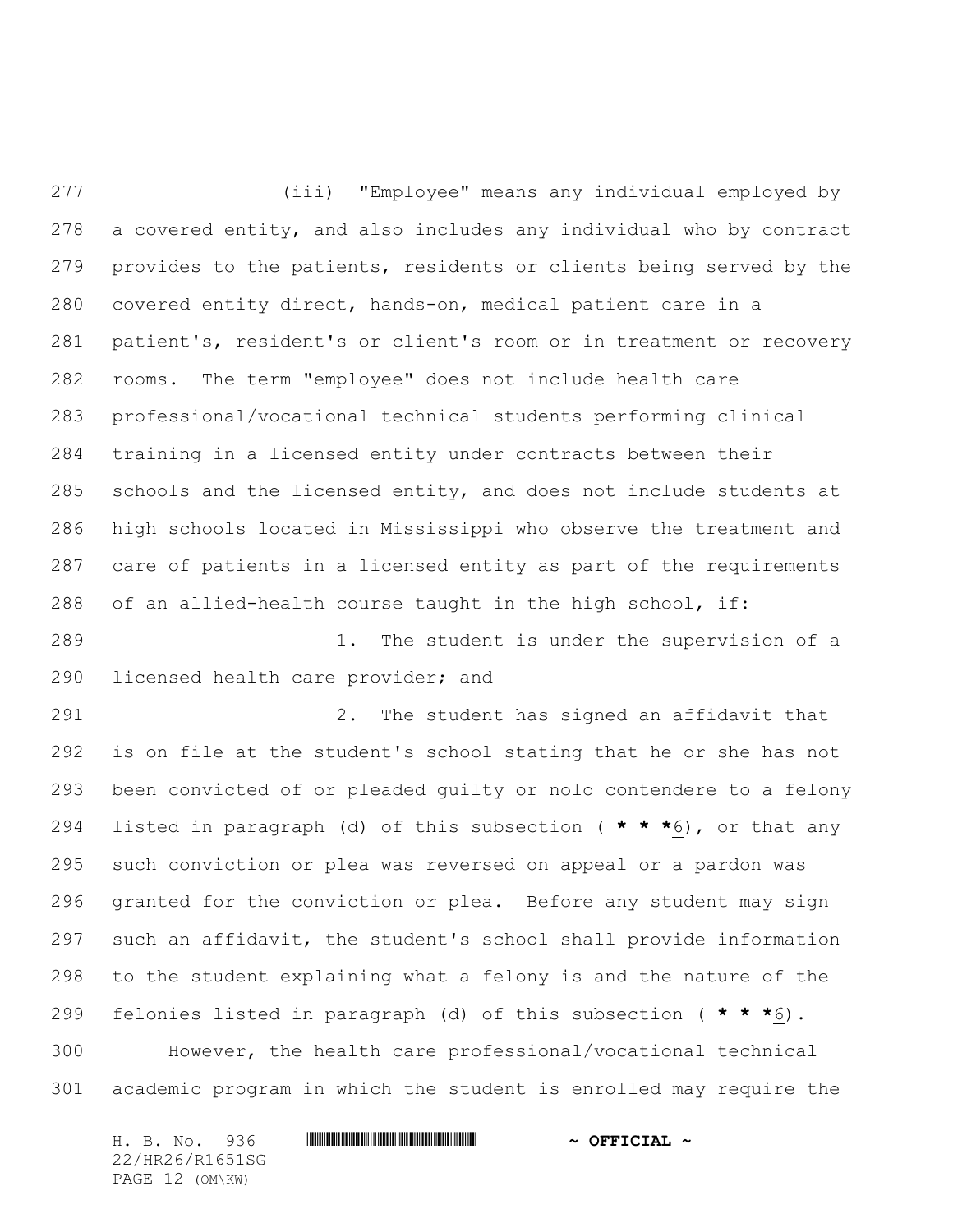student to obtain criminal history record checks. In such incidences, paragraph (a)(iii)1 and 2 of this subsection ( **\* \* \***6) does not preclude the licensing entity from processing submitted fingerprints of students from healthcare-related professional/vocational technical programs who, as part of their program of study, conduct observations and provide clinical care and services in a covered entity.

 (b) Under regulations promulgated by the State Board of Health, the licensing agency shall require to be performed a criminal history record check on (i) every new employee of a covered entity who provides direct patient care or services and who is employed on or after July 1, 2003, and (ii) every employee of a covered entity employed before July 1, 2003, who has a documented disciplinary action by his or her present employer. In addition, the licensing agency shall require the covered entity to perform a disciplinary check with the professional licensing agency of each employee, if any, to determine if any disciplinary action has been taken against the employee by that agency.

 Except as otherwise provided in paragraph (c) of this subsection ( **\* \* \***6), no such employee hired on or after July 1, 2003, shall be permitted to provide direct patient care until the results of the criminal history record check have revealed no disqualifying record or the employee has been granted a waiver. In order to determine the employee applicant's suitability for employment, the applicant shall be fingerprinted. Fingerprints

H. B. No. 936 \*HR26/R1651SG\* **~ OFFICIAL ~** 22/HR26/R1651SG PAGE 13 (OM\KW)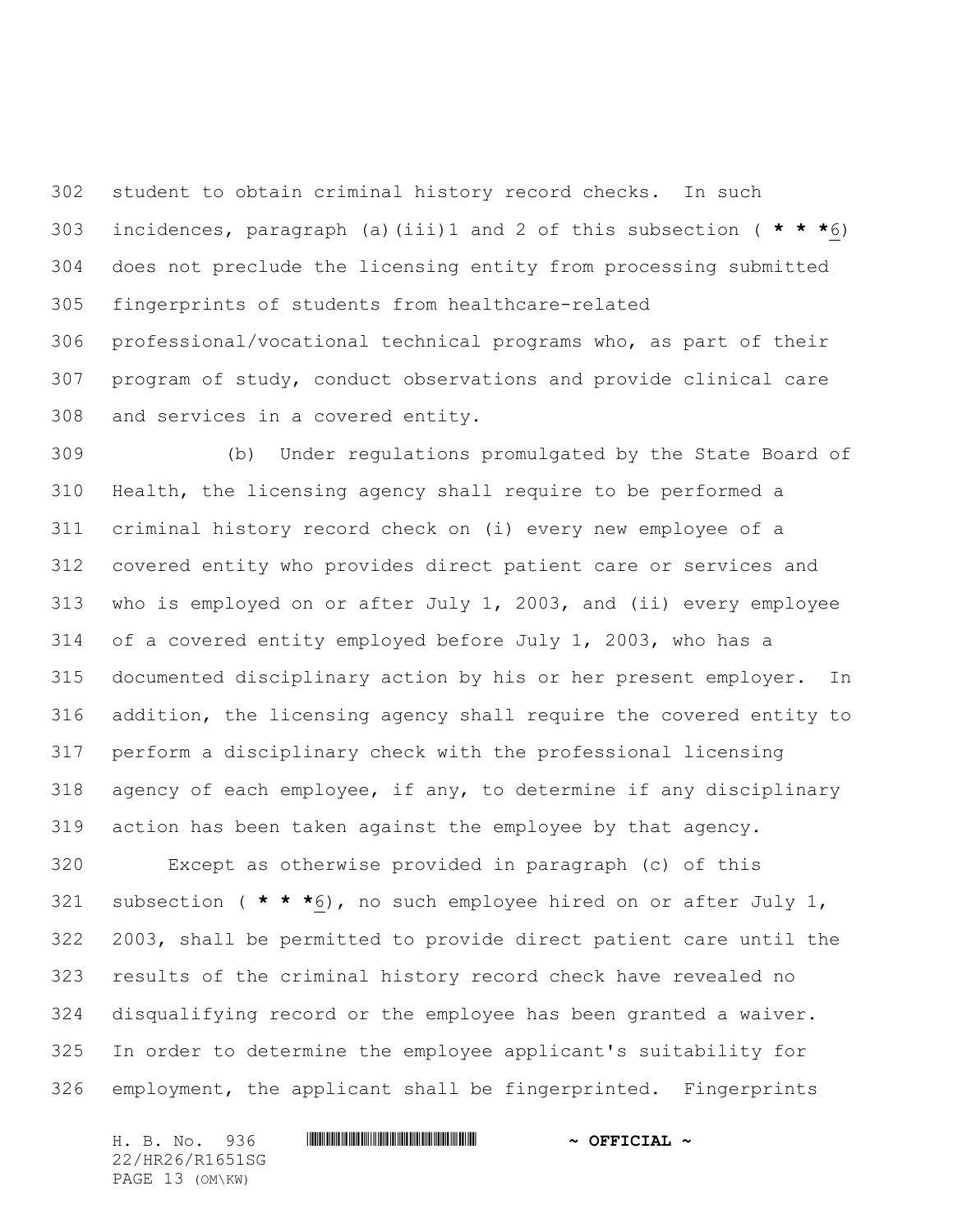shall be submitted to the licensing agency from scanning, with the results processed through the Department of Public Safety's Criminal Information Center. The fingerprints shall then be forwarded by the Department of Public Safety to the Federal Bureau of Investigation for a national criminal history record check. The licensing agency shall notify the covered entity of the results of an employee applicant's criminal history record check. If the criminal history record check discloses a felony conviction, guilty plea or plea of nolo contendere to a felony of possession or sale of drugs, murder, manslaughter, armed robbery, rape, sexual battery, sex offense listed in Section 45-33-23(h), child abuse, arson, grand larceny, burglary, gratification of lust or aggravated assault, or felonious abuse and/or battery of a vulnerable adult that has not been reversed on appeal or for which a pardon has not been granted, the employee applicant shall not be eligible to be employed by the covered entity.

 (c) Any such new employee applicant may, however, be employed on a temporary basis pending the results of the criminal history record check, but any employment contract with the new employee shall be voidable if the new employee receives a disqualifying criminal history record check and no waiver is granted as provided in this subsection ( **\* \* \***6).

 (d) Under regulations promulgated by the State Board of Health, the licensing agency shall require every employee of a covered entity employed before July 1, 2003, to sign an affidavit

H. B. No. 936 \*HR26/R1651SG\* **~ OFFICIAL ~** 22/HR26/R1651SG PAGE 14 (OM\KW)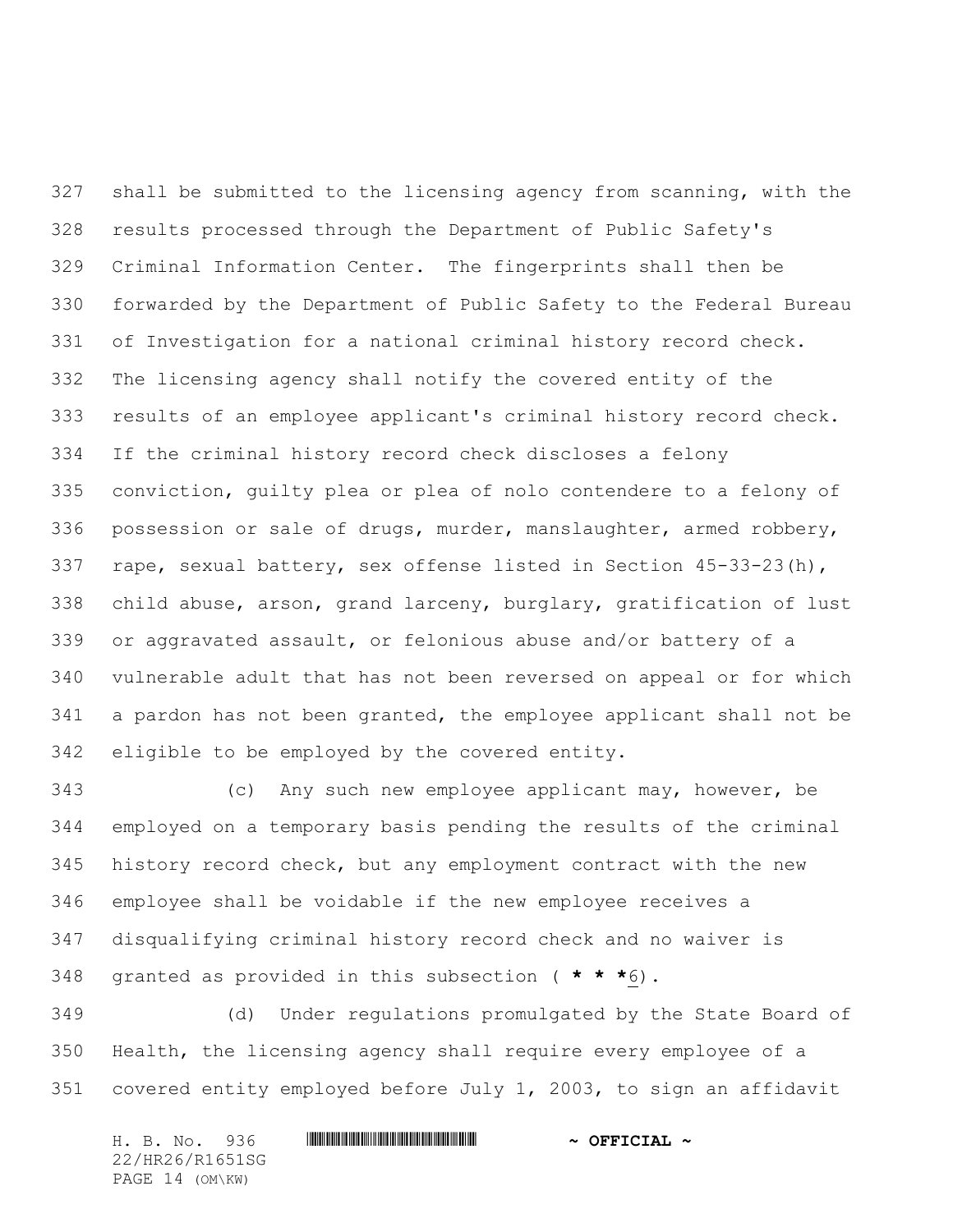stating that he or she has not been convicted of or pleaded guilty or nolo contendere to a felony of possession or sale of drugs, murder, manslaughter, armed robbery, rape, sexual battery, any sex offense listed in Section 45-33-23(h), child abuse, arson, grand larceny, burglary, gratification of lust, aggravated assault, or felonious abuse and/or battery of a vulnerable adult, or that any such conviction or plea was reversed on appeal or a pardon was granted for the conviction or plea. No such employee of a covered entity hired before July 1, 2003, shall be permitted to provide direct patient care until the employee has signed the affidavit required by this paragraph (d). All such existing employees of covered entities must sign the affidavit required by this paragraph (d) within six (6) months of the final adoption of the regulations promulgated by the State Board of Health. If a person signs the affidavit required by this paragraph (d), and it is later determined that the person actually had been convicted of or pleaded guilty or nolo contendere to any of the offenses listed in this paragraph (d) and the conviction or plea has not been reversed on appeal or a pardon has not been granted for the conviction or plea, the person is guilty of perjury. If the offense that the person was convicted of or pleaded guilty or nolo contendere to was a violent offense, the person, upon a conviction of perjury under this paragraph, shall be punished as provided in Section 97-9-61. If the offense that the person was convicted of or pleaded guilty or nolo contendere to was a nonviolent offense,

H. B. No. 936 \*HR26/R1651SG\* **~ OFFICIAL ~** 22/HR26/R1651SG PAGE 15 (OM\KW)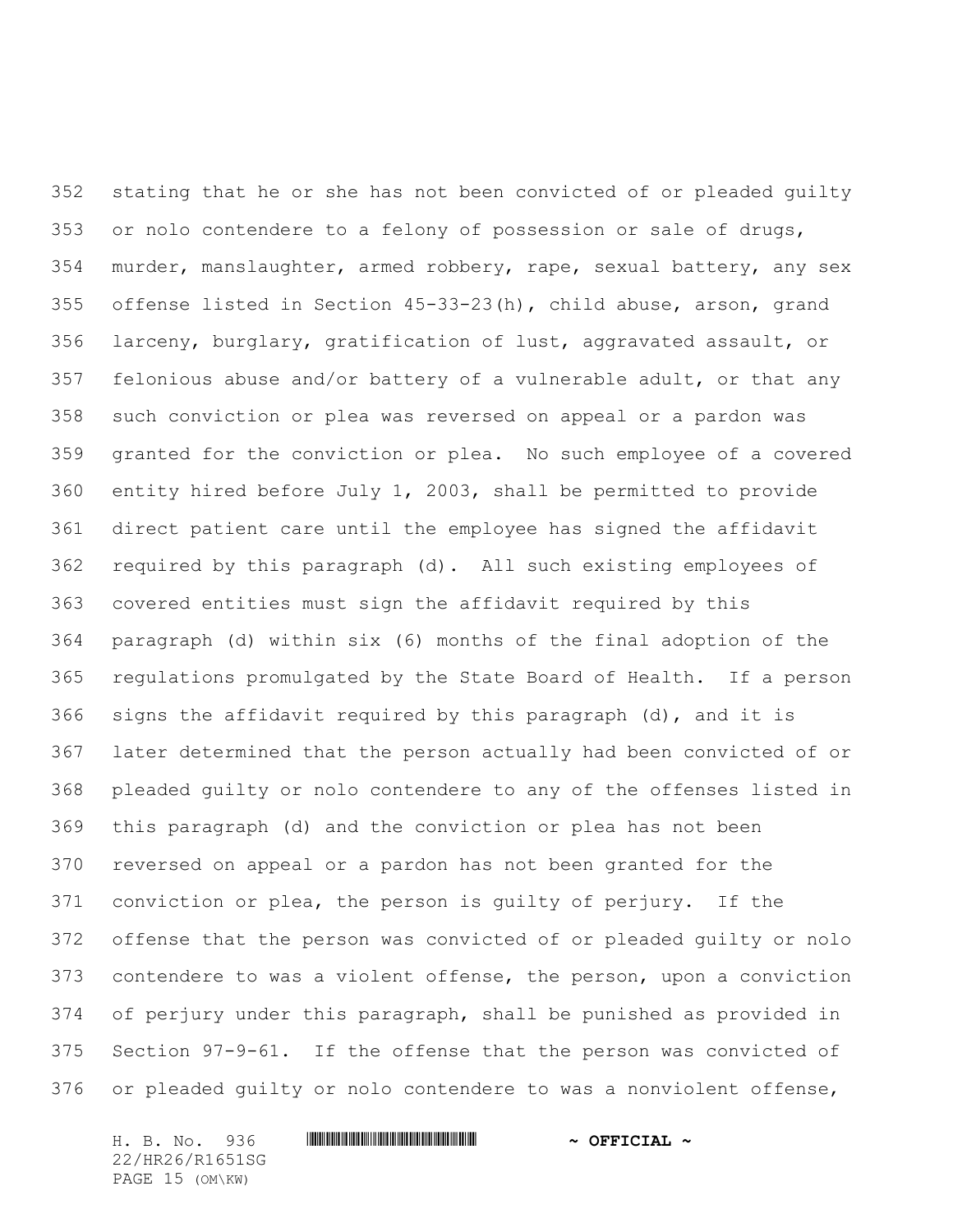the person, upon a conviction of perjury under this paragraph, shall be punished by a fine of not more than Five Hundred Dollars (\$500.00), or by imprisonment in the county jail for not more than six (6) months, or by both such fine and imprisonment.

 (e) The covered entity may, in its discretion, allow any employee who is unable to sign the affidavit required by paragraph (d) of this subsection ( **\* \* \***6) or any employee applicant aggrieved by an employment decision under this subsection ( **\* \* \***6) to appear before the covered entity's hiring officer, or his or her designee, to show mitigating circumstances that may exist and allow the employee or employee applicant to be employed by the covered entity. The covered entity, upon report and recommendation of the hiring officer, may grant waivers for those mitigating circumstances, which shall include, but not be limited to: (i) age at which the crime was committed; (ii) circumstances surrounding the crime; (iii) length of time since the conviction and criminal history since the conviction; (iv) work history; (v) current employment and character references; and (vi) other evidence demonstrating the ability of the individual to perform the employment responsibilities competently and that the individual does not pose a threat to the health or safety of the patients of the covered entity.

 (f) The licensing agency may charge the covered entity submitting the fingerprints a fee not to exceed Fifty Dollars (\$50.00), which covered entity may, in its discretion, charge the

H. B. No. 936 \*HR26/R1651SG\* **~ OFFICIAL ~** 22/HR26/R1651SG PAGE 16 (OM\KW)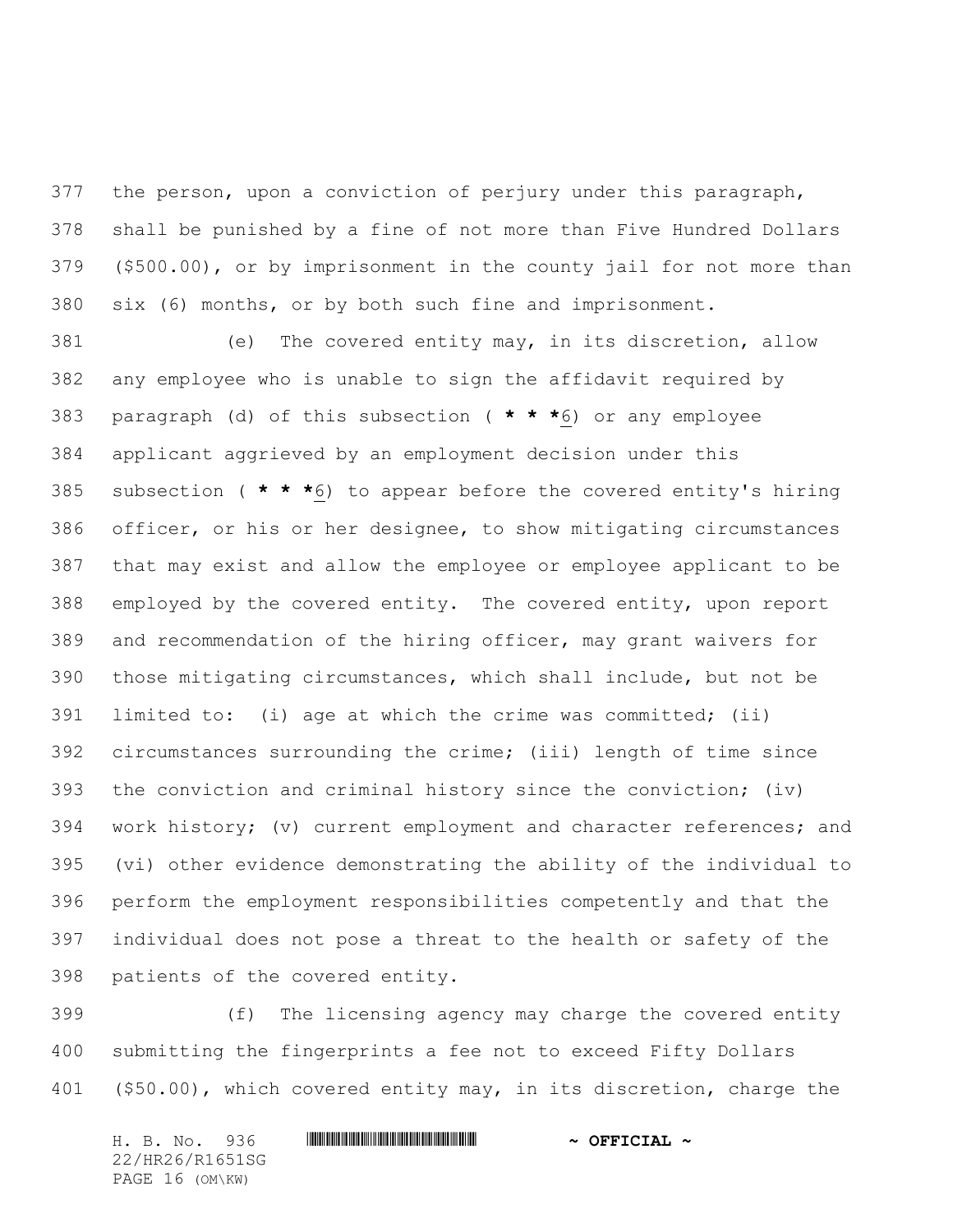402 same fee, or a portion thereof, to the employee applicant. Any increase in the fee charged by the licensing agency under this paragraph shall be in accordance with the provisions of Section 41-3-65. Any costs incurred by a covered entity implementing this subsection ( **\* \* \***6) shall be reimbursed as an allowable cost under Section 43-13-116.

 (g) If the results of an employee applicant's criminal history record check reveals no disqualifying event, then the covered entity shall, within two (2) weeks of the notification of no disqualifying event, provide the employee applicant with a notarized letter signed by the chief executive officer of the covered entity, or his or her authorized designee, confirming the employee applicant's suitability for employment based on his or her criminal history record check. An employee applicant may use that letter for a period of two (2) years from the date of the letter to seek employment with any covered entity without the necessity of an additional criminal history record check. Any covered entity presented with the letter may rely on the letter with respect to an employee applicant's criminal background and is not required for a period of two (2) years from the date of the letter to conduct or have conducted a criminal history record check as required in this subsection ( **\* \* \***6).

424 (h) The licensing agency, the covered entity, and their 425 agents, officers, employees, attorneys and representatives, shall be presumed to be acting in good faith for any employment decision

H. B. No. 936 \*HR26/R1651SG\* **~ OFFICIAL ~** 22/HR26/R1651SG PAGE 17 (OM\KW)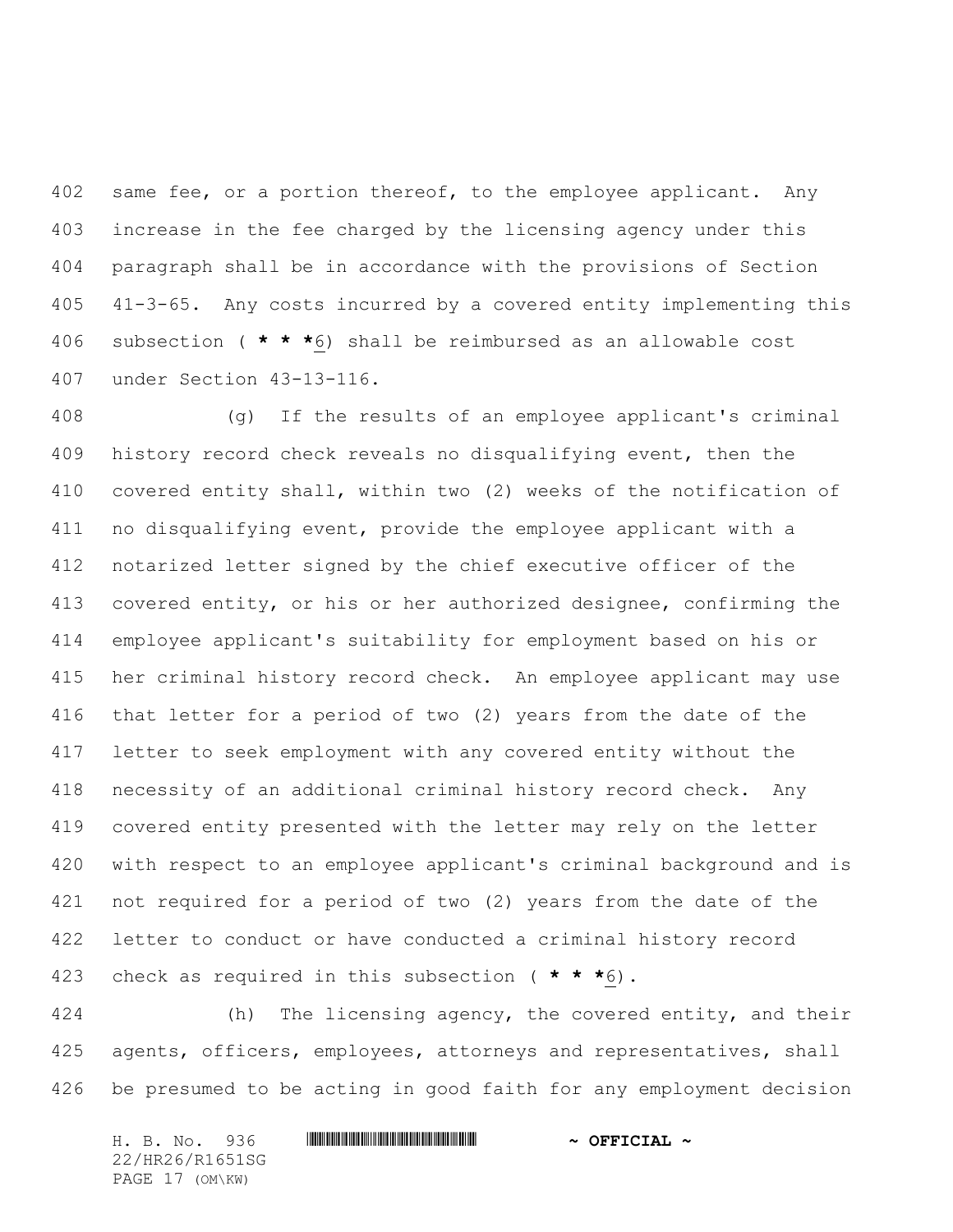or action taken under this subsection ( **\* \* \***6). The presumption of good faith may be overcome by a preponderance of the evidence in any civil action. No licensing agency, covered entity, nor their agents, officers, employees, attorneys and representatives shall be held liable in any employment decision or action based in whole or in part on compliance with or attempts to comply with the requirements of this subsection ( **\* \* \***6).

 (i) The licensing agency shall promulgate regulations to implement this subsection ( **\* \* \***6).

 (j) The provisions of this subsection ( **\* \* \***6) shall not apply to:

 (i) Applicants and employees of the University of Mississippi Medical Center for whom criminal history record checks and fingerprinting are obtained in accordance with Section 37-115-41; or

 (ii) Health care professional/vocational technical students for whom criminal history record checks and fingerprinting are obtained in accordance with Section 37-29-232.

 ( **\* \* \***7) The State Board of Health shall promulgate rules, regulations and standards regarding the operation of adult foster care facilities.

 **SECTION 5.** Section 47-5-28, Mississippi Code of 1972, is amended as follows:

 47-5-28. The commissioner shall have the following powers and duties:

H. B. No. 936 \*HR26/R1651SG\* **~ OFFICIAL ~** 22/HR26/R1651SG PAGE 18 (OM\KW)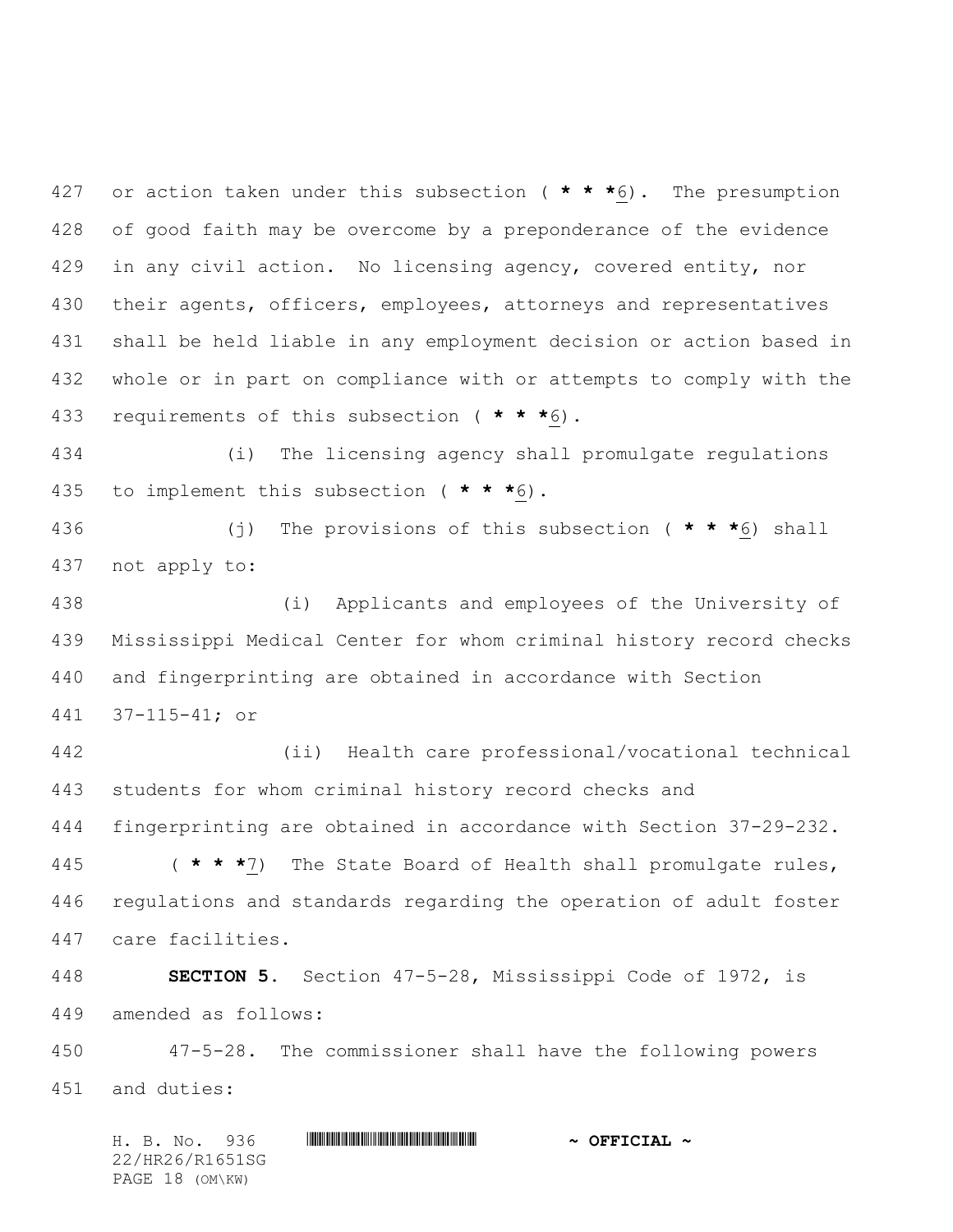(a) To implement and administer laws and policy relating to corrections and coordinate the efforts of the department with those of the federal government and other state departments and agencies, county governments, municipal governments, and private agencies concerned with providing offender services;

 (b) To establish standards, in cooperation with other state agencies having responsibility as provided by law, provide technical assistance, and exercise the requisite supervision as it relates to correctional programs over all state-supported adult correctional facilities and community-based programs;

 (c) To promulgate and publish such rules, regulations and policies of the department as are needed for the efficient government and maintenance of all facilities and programs in accord insofar as possible with currently accepted standards of adult offender care and treatment;

 (d) To provide the Parole Board with suitable and sufficient office space and support resources and staff necessary to **\* \* \*** conduct Parole Board business under the guidance of the Chairman of the Parole Board;

 (e) To contract for transitional reentry center beds that will be used as noncorrections housing for offenders released from the department on parole, probation or post-release supervision but do not have appropriate housing available upon release. At least one hundred (100) but no more than eight

H. B. No. 936 \*HR26/R1651SG\* **~ OFFICIAL ~** 22/HR26/R1651SG PAGE 19 (OM\KW)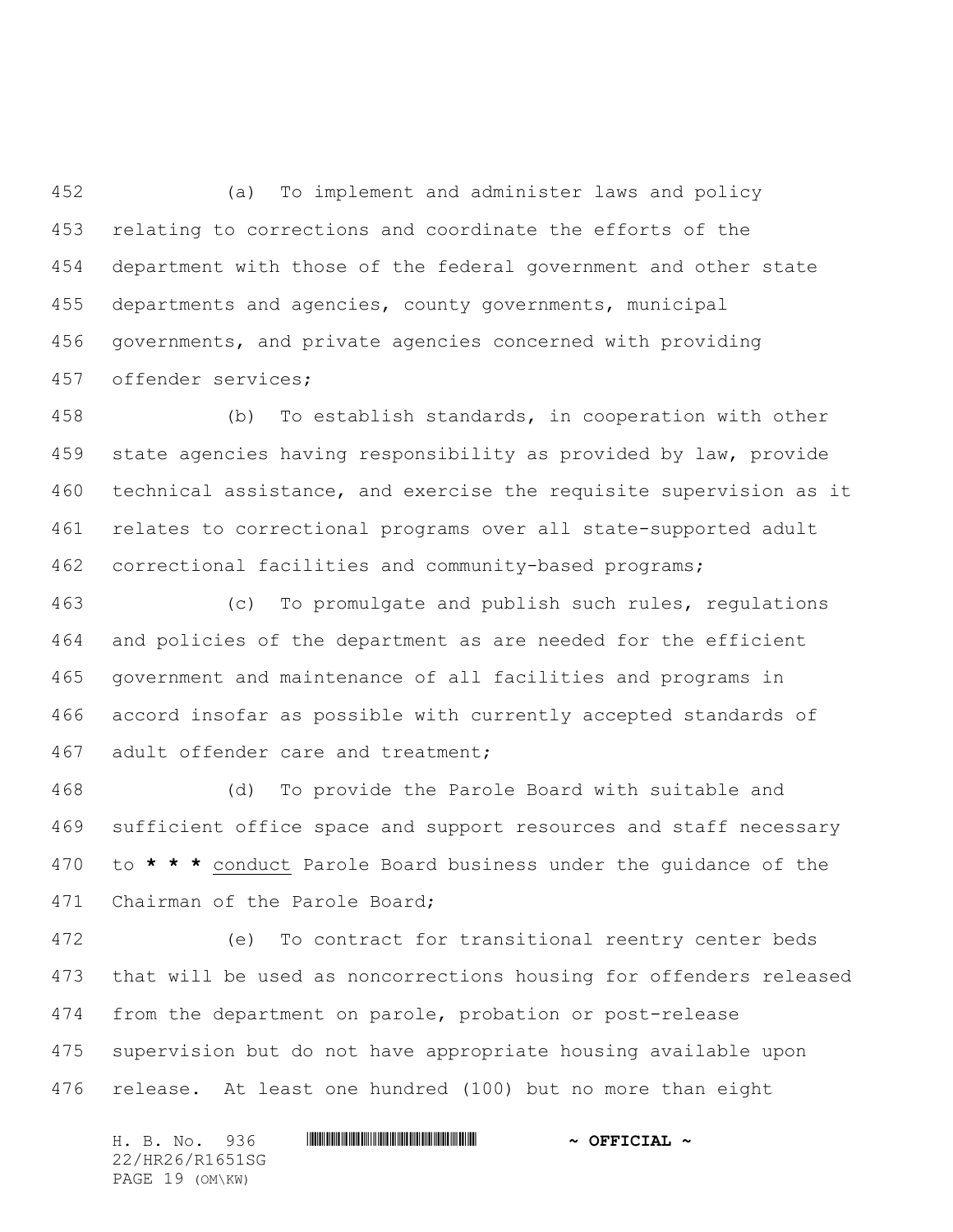hundred (800) transitional reentry center beds contracted by the department and chosen by the Parole Board shall be available for 479 the Parole Board to place parolees without appropriate housing;

 (f) To designate deputy commissioners while performing their officially assigned duties relating to the custody, control, transportation, recapture or arrest of any offender within the jurisdiction of the department or any offender of any jail, penitentiary, public workhouse or overnight lockup of the state or any political subdivision thereof not within the jurisdiction of the department, to the status of peace officers anywhere in the state in any matter relating to the custody, control, transportation or recapture of such offender, and shall have the status of law enforcement officers and peace officers as contemplated by Sections 45-6-3, 97-3-7 and 97-3-19.

 For the purpose of administration and enforcement of this chapter, deputy commissioners of the Mississippi Department of Corrections, who are certified by the Mississippi Board on Law Enforcement Officer Standards and Training, have the powers of a law enforcement officer of this state. Such powers shall include to make arrests and to serve and execute search warrants and other valid legal process anywhere within the State of Mississippi while performing their officially assigned duties relating to the custody, control, transportation, recapture or arrest of any offender within the jurisdiction of the department or any offender of any jail, penitentiary, public workhouse or overnight lockup of

H. B. No. 936 \*HR26/R1651SG\* **~ OFFICIAL ~** 22/HR26/R1651SG PAGE 20 (OM\KW)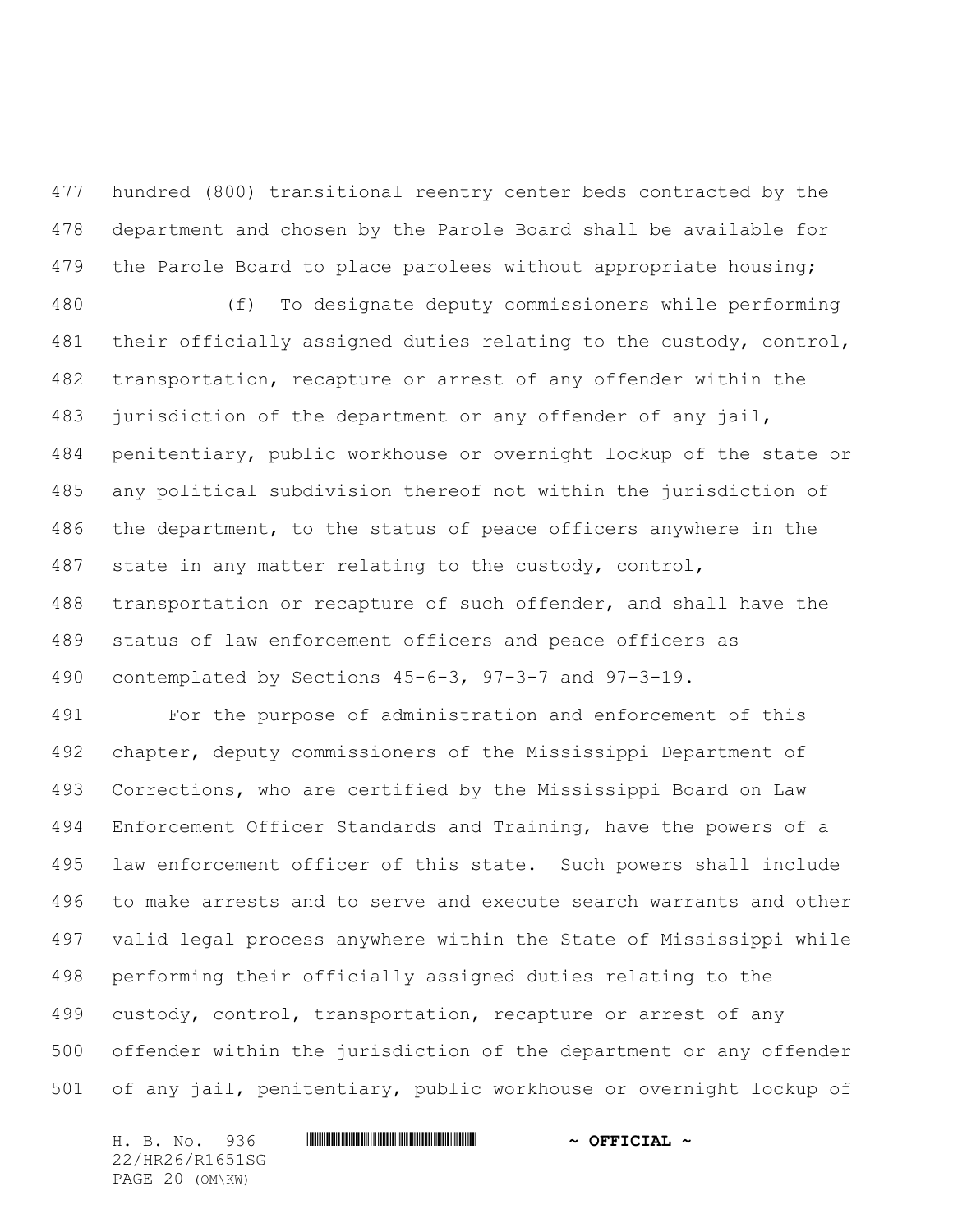the state or any political subdivision thereof not within the jurisdiction of the department in any matter relating to the custody, control, transportation or recapture of such offender **\* \* \***;

 (g) To make an annual report to the Governor and the Legislature reflecting the activities of the department and make recommendations for improvement of the services to be performed by the department;

 (h) To cooperate fully with periodic independent internal investigations of the department and to file the report 512 with the Governor and the Legislature;

 (i) To make personnel actions for a period of one (1) year beginning July 1, 2016, that are exempt from State Personnel Board rules, regulations and procedures in order to give the commissioner flexibility in making an orderly, effective and timely reorganization and realignment of the department; **\* \* \*** (j) To contract with licensed special care facilities for paroled inmates to provide authorized medical services and support services for medically frail inmates who have been paroled and who have voluntarily submitted to the Department of Corrections an address to one (1) of the licensed care facilities to receive such services; and ( **\* \* \***k) To perform such other duties necessary to

 effectively and efficiently carry out the purposes of the department as may be directed by the Governor.

H. B. No. 936 \*HR26/R1651SG\* **~ OFFICIAL ~** 22/HR26/R1651SG PAGE 21 (OM\KW)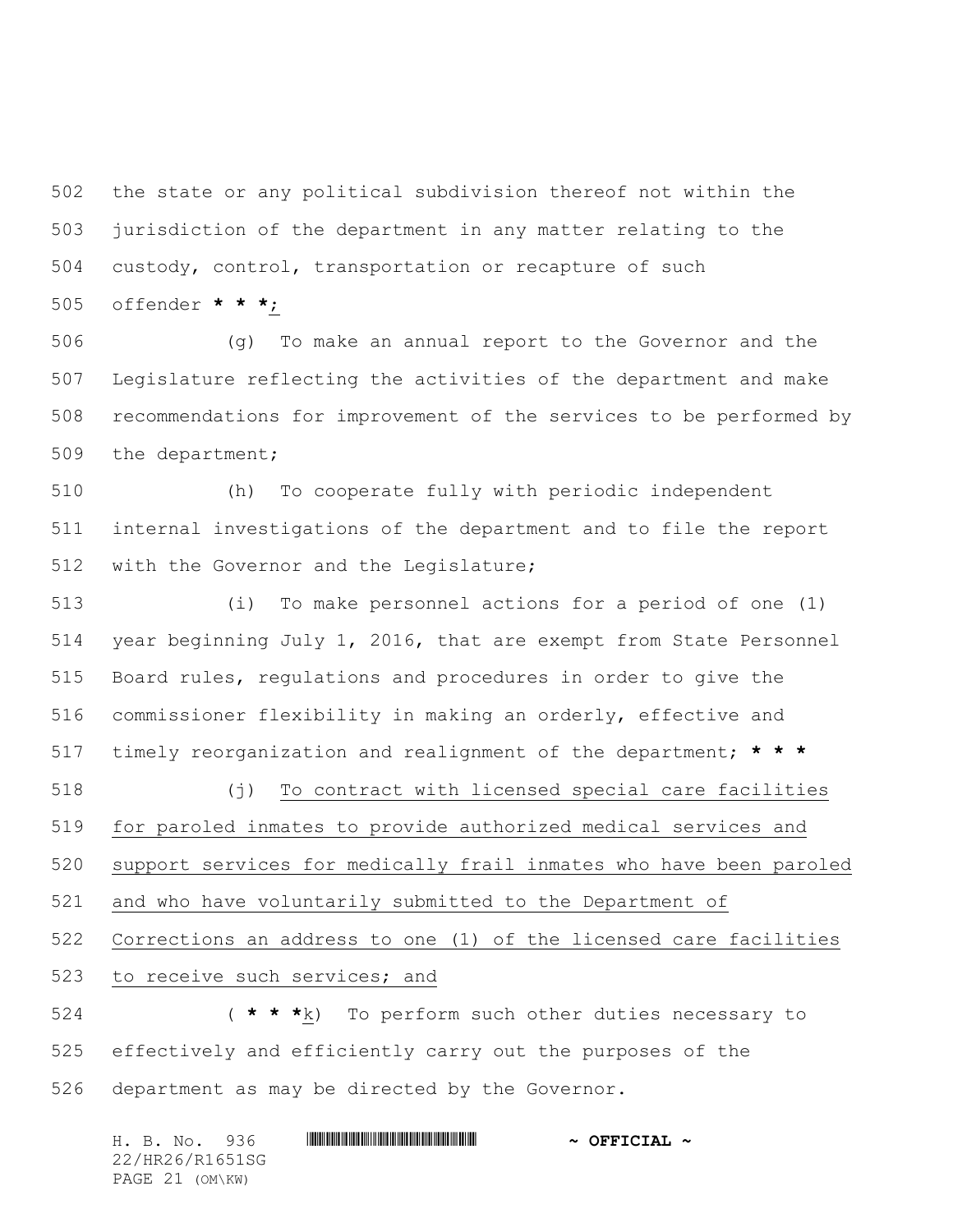**SECTION 6.** Section 47-7-4, Mississippi Code of 1972, is amended as follows:

 47-7-4. (1) The commissioner and the medical director of the department may place an offender who has served not less than one (1) year of his or her sentence, except an offender convicted of a sex crime, on conditional medical release. However, a nonviolent offender who is bedridden may be placed on conditional medical release regardless of the time served on his or her sentence. Upon the release of a nonviolent offender who is bedridden, the state shall not be responsible or liable for any medical costs that may be incurred if such costs are acquired after the offender is no longer incarcerated due to his or her placement on conditional medical release. The commissioner shall not place an offender on conditional medical release unless the medical director of the department certifies to the commissioner that (a) the offender is suffering from a significant permanent physical medical condition with no possibility of recovery; (b) that his or her further incarceration will serve no rehabilitative purposes; and (c) that the state would incur unreasonable expenses as a result of his or her continued incarceration. Any offender placed on conditional medical release shall be supervised by the Division of Community Corrections of the department for the remainder of his or her sentence. An offender's conditional medical release may be revoked and the offender returned and placed in actual custody of the department if the offender

H. B. No. 936 \*HR26/R1651SG\* **~ OFFICIAL ~** 22/HR26/R1651SG PAGE 22 (OM\KW)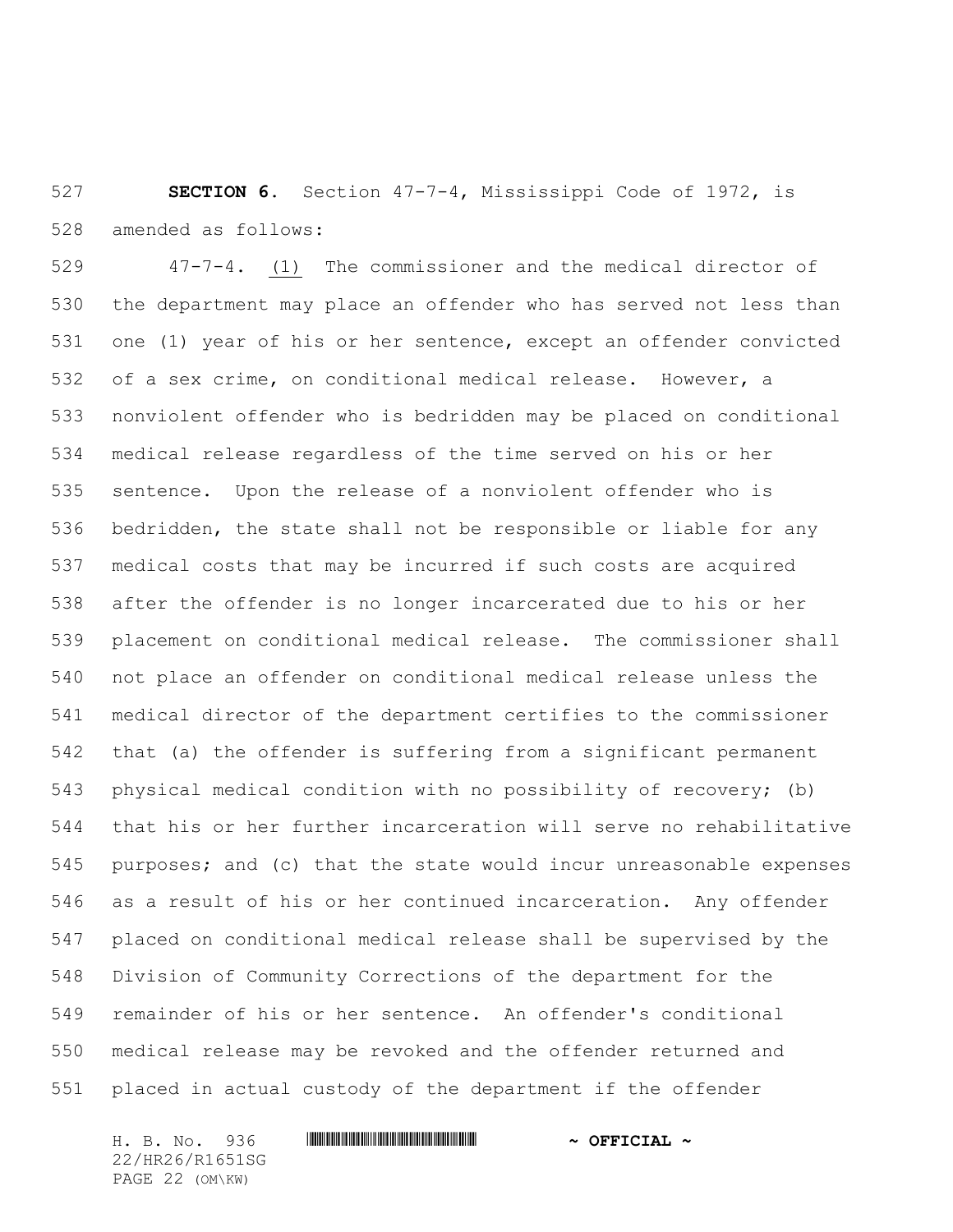violates an order or condition of his or her conditional medical release. An offender who is no longer bedridden shall be returned and placed in the actual custody of the department. (2) (a) The State Parole Board may grant a medical parole and referral to licensed special care facilities for paroled inmates for an inmate determined to be "medically frail" as defined in this subsection. (b) For purposes of this subsection (2), the term "medically frail" means an individual who has a mental or physical 561 medical condition from which he or she, to a reasonable degree of medical certainty, is not expected to recover and as a result cannot perform daily living activities and who is a minimal threat to society as a result of the mental or physical medical condition. (c) The following conditions apply to a parole granted under this subsection (2): (i) An inmate who has been sentenced to capital punishment is not eligible; (ii) An inmate who has been convicted as a criminal sex offender is not eligible; (iii) An inmate does not pose a public safety risk 573 or risk of flight as determined by the State Parole Board; (iv) If the prisoner is incapacitated as a result of a mental or physical medical condition as prescribed under paragraph (b) of this subsection, an individual legally entitled

| H. B. No. 936   | $\sim$ OFFICIAL $\sim$ |
|-----------------|------------------------|
| 22/HR26/R1651SG |                        |
| PAGE 23 (OM\KW) |                        |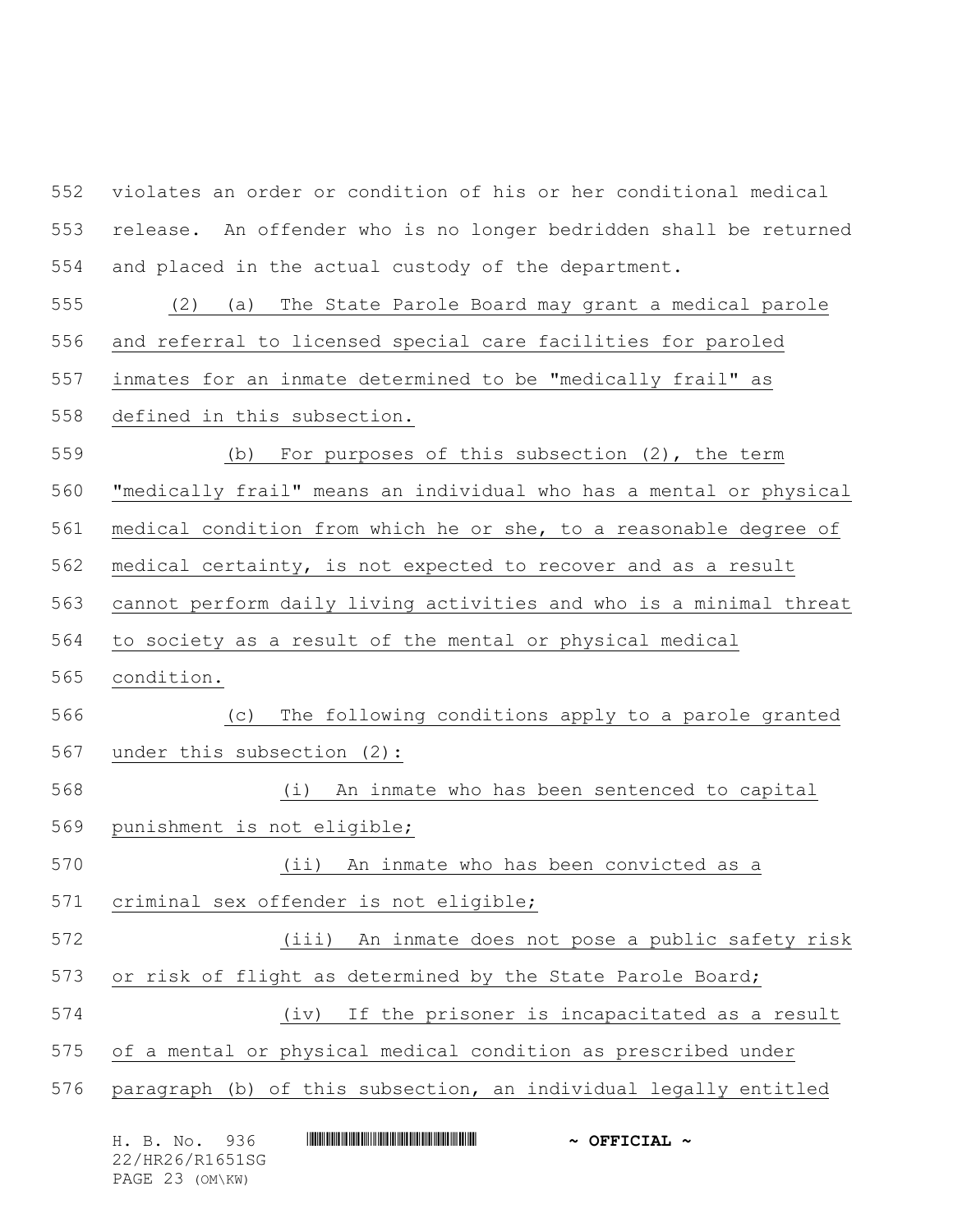to agree to the inmate's placement agrees to the inmate's placement in a licensed special care facility for paroled inmates or in a medical facility where medical care and treatment are determined to be appropriate for the parolee by the State Parole Board; (v) An inmate shall agree to the release of his or her medical records that are directly relevant to the condition or conditions rendering the inmate medically frail to any prosecuting attorney of the county from which the inmate was committed before the State Parole Board determines whether or not to grant parole under this subsection; (vi) If the inmate is granted parole under this 589 subsection (2), the inmate shall agree to the quarterly release of his or her medical records that are directly relevant to the condition or conditions rendering the inmate medically frail at the request of any prosecuting attorney of the county from which the inmate was committed; (vii) The parolee shall adhere to the terms of his or her parole for the length of his or her parole term, and the parole shall be for a term not less than the time necessary to reach the prisoner's earliest release date; (viii) The department or the State Parole Board shall not retain authority over the medical treatment plan for the inmate granted parole under this subsection (2);

|  | H. B. No. 936   |  | $\sim$ OFFICIAL $\sim$ |  |
|--|-----------------|--|------------------------|--|
|  | 22/HR26/R1651SG |  |                        |  |
|  | PAGE 24 (OM\KW) |  |                        |  |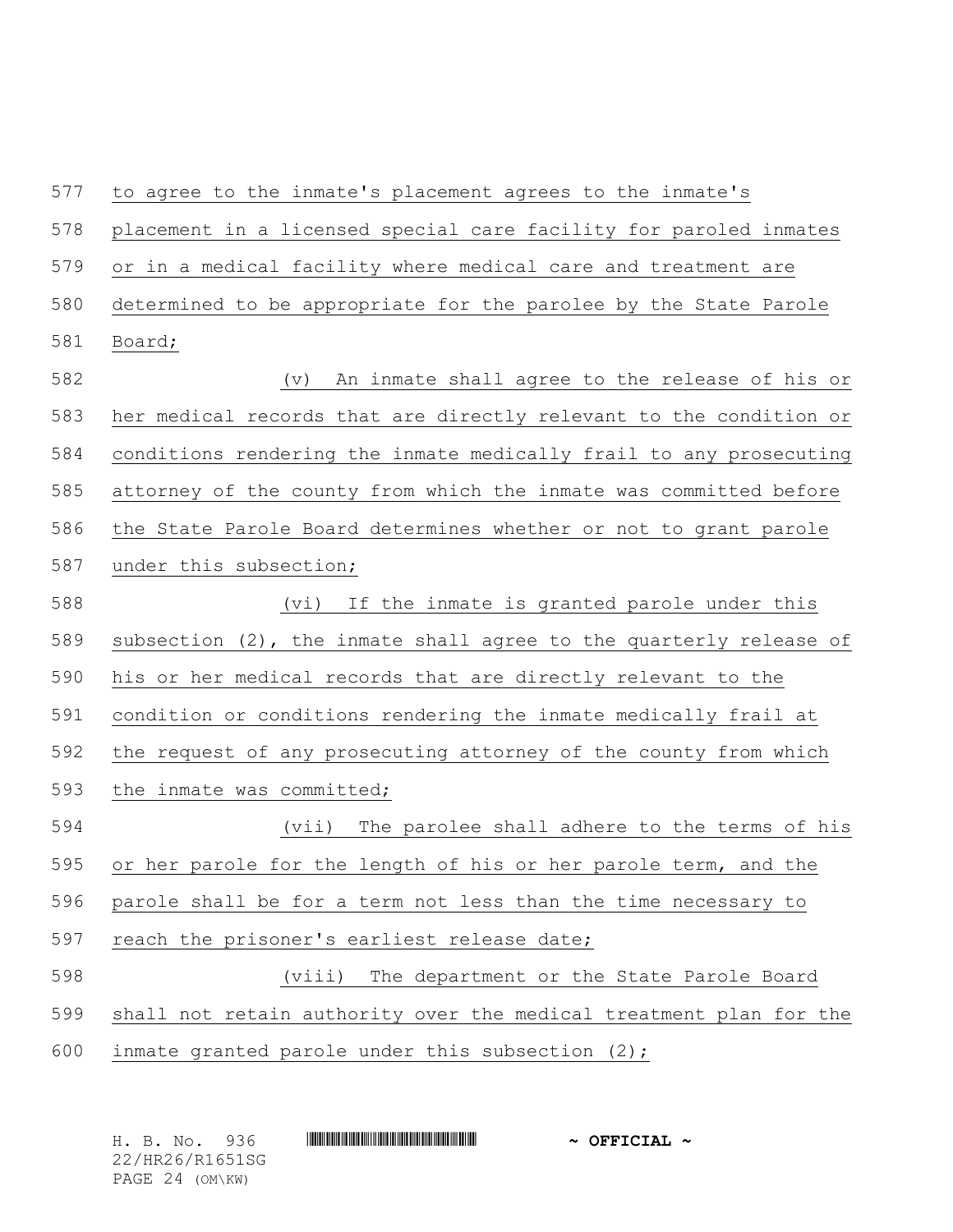| 601 | (ix)<br>The department and the State Parole Board                   |
|-----|---------------------------------------------------------------------|
| 602 | shall ensure that the placement and terms and conditions of parole  |
| 603 | granted under this subsection (2) do not violate any other state    |
| 604 | or federal regulations;                                             |
| 605 | (x) A facility utilized by the department to                        |
| 606 | facilitate parole under this subsection (2) shall be operated in a  |
| 607 | manner that ensures the safety of the residents of the facility;    |
| 608 | (xi) If the inmate recovers from the mental or                      |
| 609 | physical medical condition that rendered the inmate medically       |
| 610 | frail under this subsection (2), the State Parole Board shall       |
| 611 | revoke the parole granted under this subsection (2), and the        |
| 612 | department shall ensure that the inmate returns to incarceration.   |
| 613 | The Mississippi Department of Corrections may enter<br>(d)          |
| 614 | into contracts to facilitate the housing of paroled inmates under   |
| 615 | this subsection (2). The Mississippi Department of Corrections      |
| 616 | shall appoint a specialist in the appropriate field of medicine,    |
| 617 | who is not employed by the department, to evaluate the condition    |
| 618 | of the inmate considered for parole under this subsection (2) and   |
| 619 | to report on that condition to the department and the State Parole  |
| 620 | The State Parole Board shall determine whether the inmate<br>Board. |
| 621 | is medically frail in consultation with the Mississippi Department  |
| 622 | of Health.                                                          |
| 623 | The following shall be codified as Section<br>SECTION 7.            |

43-13-117.6, Mississippi Code of 1972:

H. B. No. 936 \*HR26/R1651SG\* **~ OFFICIAL ~** 22/HR26/R1651SG PAGE 25 (OM\KW)